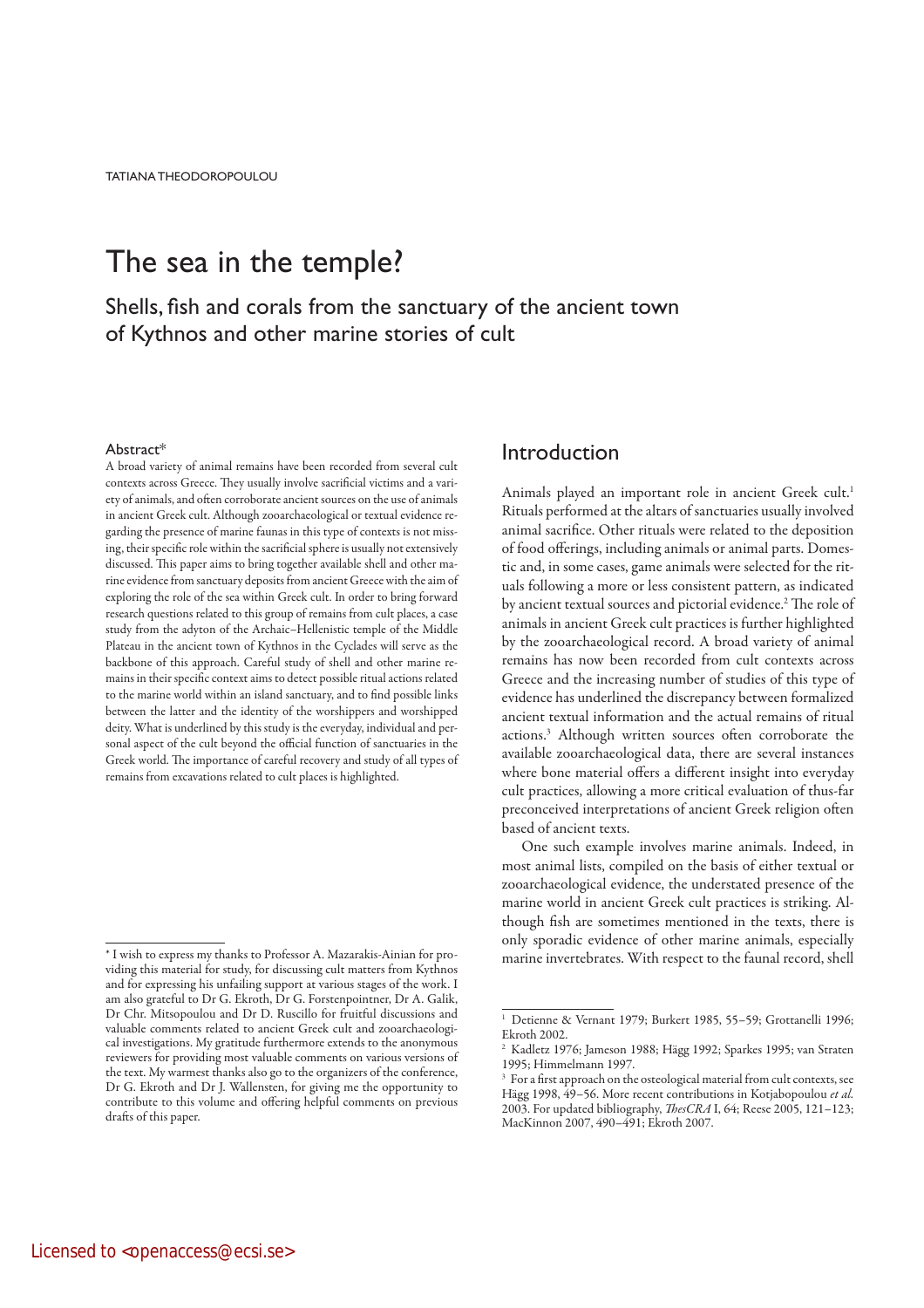

Fig. 1. Aerial photo of the ancient town, acropolis and harbour of Kythnos (archive of A. Mazarakis-Ainian). The sanctuary of the Middle Plateau is marked with a black arrow.

and fish remains from archaeological sites are usually analysed to shed light on ancient diet and environment, their use as raw materials or in purple dye production. On the other hand, their presence within well-defined cult contexts is not unusual either. However, they are usually only briefly recorded or evaluated as anecdotal events at the margins of traditional finds related to cult.

This paper presents the shell and fishbone assemblage from the sanctuary of the ancient town of Kythnos, bringing forward this relatively under-discussed group of remains from cult places. The possible role of this type of faunal remains will be assessed on the basis of zooarchaeological results from a specific context, combined with archaeological data and suggestions on the nature of the cult and worshipped deity. A more integrated picture of the role of these animals in Greek cult will be attempted in the light of possible textual references and relevant zooarchaeological evidence from other sanctuary deposits.

# Shells in the adyton

Although there is a growing body of information regarding the uses of animals within sanctuaries, little is known of what took place inside Greek temples. It is known that sacrifice was mostly enacted outside, on an open-air altar usually opposite the main, east façade of the temple, while the interior con-

tained objects dedicated to the deity, including a cult statue.<sup>4</sup> Even more obscure remains the function of the adyton, the inner room of a temple which would have served as a repository for sacred symbols, precious votives and funds, and possibly as a place for other activities related to the sanctuary.<sup>5</sup>

The case study of this paper focuses on a marine faunal assemblage recovered from such an inner room of one of the temples of the sanctuary situated at the north end of the Middle Plateau of the ancient town of Kythnos in the Cyclades (Fig. 1). This is one of numerous sanctuaries of the ancient capital of Kythnos known to researchers.<sup>6</sup> The temple consists of two rectangular oikoi (A–B and E), set side by side (Fig.  $2a-b$ ). On the basis of architectural evidence, it is suggested that the building, probably constructed in the first quarter of the 7th century BC, originally consisted of two cellas, one of which (E) went out of use after severe damage due to an earthquake, possibly in Early Hellenistic times. Only the southern oikos was preserved, and was divided dur-

<sup>4</sup> For a general discussion, see Hollinshead 1999, 189–218.

<sup>&</sup>lt;sup>5</sup> The traditional association of this space with the performance of a cult ritual of chthonic nature, especially related to Demeter and Kore, and Artemis, has been refuted by modern scholarship, while other activities related to the organisation of the sanctuary have been suggested, namely storage and safekeeping (Hollinshead 1985, 420–430; 1999, 198–199; Ekroth 2003, 67–69), as well as the less common oracular function (Hollinshead 1999, 195–199 and 214). For a discussion on the function of this space in the sanctuary of Kythnos, see Mazarakis-Ainian 2005, 102–103; 2009, 308–309; 2010, 45–46.

<sup>6</sup> Mazarakis-Ainian 1998, 363–379; 2005, 87–103; 2009, 287–318; 2010, 21–53.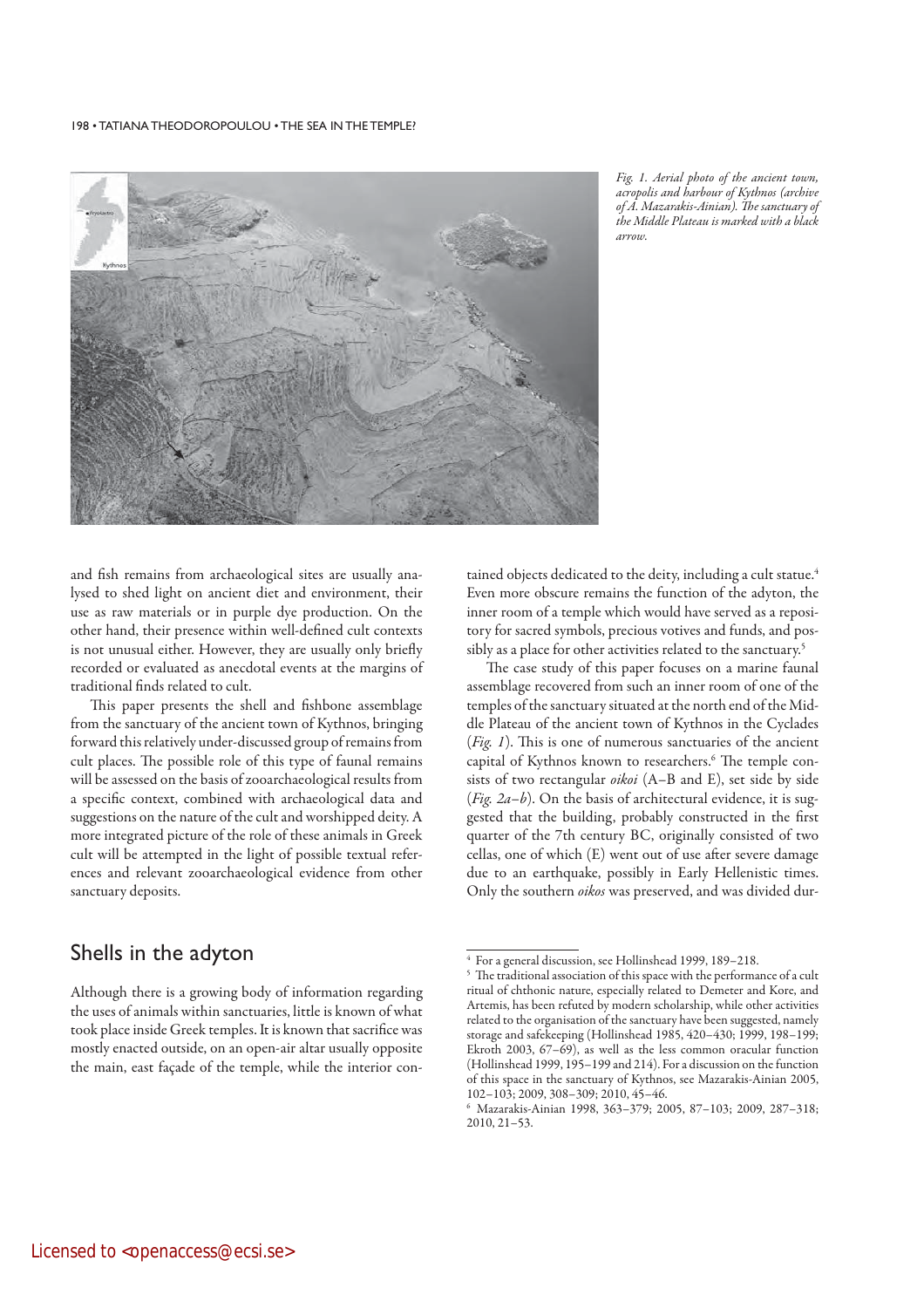### THE SEA IN THE TEMPLE? • TATIANA THEODOROPOULOU • 199

ing a late 3rd century BC repair into a cella (A,  $5 \times 2.90$  m), and an adyton (B) of small dimensions  $(2 \times 2.90 \text{ m})$ , through the construction of a thin cross wall and a monolithic threshold.7 Against the back wall of the adyton, on the axis of the temple, an oblong clay base might have supported a cult statue.

The excavation of the cella down to the original ground level produced few votive offerings.8 Rather, the most numerous and spectacular finds came from the adyton.9 More than 1,000 objects, including complete and some fragmentary vases imported from various regions (Paros, Chios, Ionia, Corinth, Attica), terracotta figurines, numerous iron and bronze objects, silver and gold jewels, scaraboids, seals, ivory and bone finds, and other small objects made from precious materials (amber, carnelian, rock crystal, other semi-precious stones, glass



paste, faience, and coral), unburnt animal bones from young mammals (including 32 astragali), a few bird bones, and numerous seashells were unearthed in si $tu$ .<sup>10</sup> The discovery of iron nails alongside the walls of the adyton suggests that some of the finds were probably placed in an orderly fashion on wooden shelves, or fixed or hanging from the walls and ceiling, while others might have been placed inside baskets, pottery vessels (mostly lekanai) or wooden boxes.<sup>11</sup>

### Fig. 2a (above right). The temple of the Middle Plateau. Photo: A. Mazarakis-Ainian.

Fig. 2b (right). Plan of the temple and altars. Drawing: A. Gounaris.



<sup>7</sup> Mazarakis-Ainian 2009, 311. A general presentation of the sanctuary in Mazarakis–Ainian & Mitsopoulou 2007, 301–317. <sup>8</sup> The content of the cella cannot be securely evaluated, as it suffered from looting, Mazarakis-Ainian 2009, 310. It is possible that it had originally contained several votives, Mazarakis-Ainian 2005, 103.

<sup>9</sup> Mazarakis-Ainian 2005, 96–99; 2009, 291–292; 2010, 31– 42.

<sup>10</sup> Noticeable, on the other hand, is the absence from the adyton of other types of offerings often found in temples, such as animal figurines, weapons, and stone votives (stelai and statues, with the exception of one torso); also coins are rare, see Mazarakis-Ainian 2009, 300. On comparison with votives from the sanctuary of Demeter at the acropolis, see Mazarakis-Ainian 2009, 306–307. Nevertheless, some of these categories of finds have been found in the destruction layer outside the temple, providing evidence for their use in the Middle Plateau sanctuary.

<sup>&</sup>lt;sup>11</sup> Mazarakis-Ainian 2005, 102.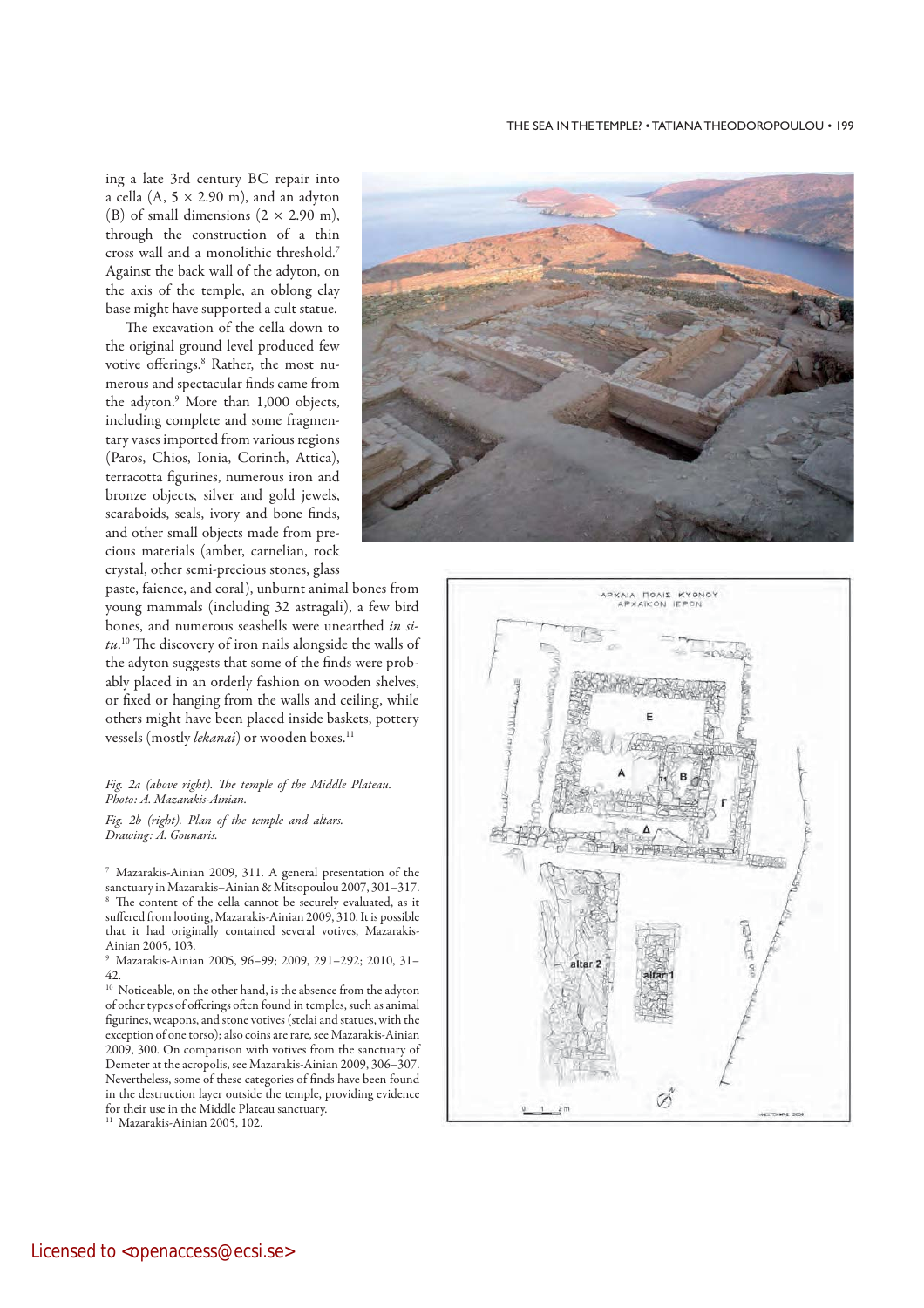However, it appears that the objects had not been originally placed in the adyton, as they antedate its construction. Most of the finds date to the 7th and 6th centuries BC, while the majority of the terracotta figurines are datable to the Classical and early Hellenistic period.12 According to the excavator, these are votives and other items that had gradually filled the original temple during its use from the early 7th century to early Hellenistic times (first phase: deposition). After the serious damage to the temple at the beginning of the Hellenistic period, intact and possibly some broken objects would have been carefully collected from the debris to be orderly placed in a *mis-en-scène*, in vessels, on shelves or hung inside the adyton constructed during the architectural repair dating from the late 3rd century BC (second phase: secondary deposition).

The conditions of this reorganization are not entirely clear. Although such operations are known in antiquity,<sup>13</sup> it is not clear whether the clean-up and rearrangement of the debris from the Kythnian temple concerned the whole deposit or a selection of items. It seems likely that mostly intact materials would have been collected, while the severely fragmented ones were not included.<sup>14</sup> The nature of the objects might have also been considered.15 The content of the room, orderly arranged, would have been visible from the cella, although a protection may have blocked the view to the cham-



Fig. 3. Spatial distribution of shell remains in the sanctuary of the Middle Plateau.

ber.<sup>16</sup> In the light of the proposed *mis-en-scène*, the presence of an atypical category of finds, related to the marine world, is of special interest and needs to be discussed in detail, especially in relation to the meaning of the deposition of shells in a temple, and their placement into the adyton, as well as with regard to the suggested function of the latter.

Seashells from the adyton outnumber similar finds from any other part of the temple or its surroundings, as well as other excavated areas of the Middle Plateau ( $Fig. 3$ ).<sup>17</sup> Zooarchaeological analysis may offer an insight into the deposition and uses of this material within the specific context. The shell composition from the adyton is particularly interesting.<sup>18</sup> Rough cockles (Acanthocardia tuberculata) make up

<sup>&</sup>lt;sup>12</sup> Although some of the objects found in the adyton can be dated back to the Bronze Age (some carnelian and rock crystal beads) and the Protogeometric/Geometric periods (pins and fibulae), according to Mazarakis-Ainian (2005, 99; 2009, 305; 2010, 42) they might represent antiques or heirlooms (possible presence of a Cretan community on the island) or even fortuitous finds, and thus, their presence does not contradict the suggested date of construction of the temple or inauguration of the cult. On a detailed discussion on the chronology of the finds, see Mazarakis-Ainian 2005, 96–99; 2009, 287–318; 2010, 42. 13 Mazarakis-Ainian 2005, 102. van Straten (1992, 254) also mentions that during clean-up operations or reorganizations of a sanctuary, it was not unusual to bury many of the older and smaller ex votos within the sacred precinct.

<sup>&</sup>lt;sup>14</sup> On the presence of repaired items in the deposit, see Mazarakis-Ainian 2009, 308–309. He suggests that the repairs are not necessarily connected to the placement of these objects into the adyton after the destruction of the temple and proposes either a repair of goods damaged during their transport to Kythnos, or a repair of deposited offerings damaged due to long display and wear in the temple.

<sup>15</sup> According to Mazarakis-Ainian (2009, 307), the absence from inside the adyton of specific groups of finds, such as lamps, present around the temple or in other parts of the Middle Plateau sanctuary, as well as in the acropolis sanctuary of Demeter, may suggest a deliberate selection of votives of a private nature to be deposited in the inner room. On the other hand, utilitarian objects from the damaged temple that belonged to the property of the sanctuary would have been recovered and reused, Mazarakis-Ainian 2005, 102.

Based on the axial positioning of the entrance, the absence of door fittings, as well as on the assumption of an orderly arrangement, Mazarakis-Ainian 2005, 103; 2009, 309–310; 2010, 45, also citing Paus. 2.10.30.

<sup>&</sup>lt;sup>17</sup> Corals are another common marine material found in the temple, while fish bones are rather rare. The coral objects will not be extensively discussed here, as they are in most cases modified and are considered as part of the votives deposited in the sanctuary. Their analysis is in progress by the author. For an overview, see Mazarakis-Ainian 2009, 298, fig. 13; Theodoropoulou forthcoming b.

<sup>&</sup>lt;sup>18</sup> Shell remains have been identified with the help of general manuals for the seashells of the Mediterranean and the Aegean Sea: D'Angelo & Garguillo 1978; Fischer, Bauchot & Schneider 1987; Dellamotte & Vardala-Theodorou 1994; Pope & Goto 1991; Koutsoubas, Koukouras & Voultsiadou 1997. Identification was in most cases established to family, genus and species level. Scientific nomenclature follows the CLEMAM database (Check List on European Marine Molluscs – Muséum National d'Histoire Naturelle de Paris). Common English, Greek and known ancient Greek names have been based on Dance 1977; Dellamote & Vardala-Theodorou 1994; Voultsiadou & Vafidis 2007; www.sealifebase.org.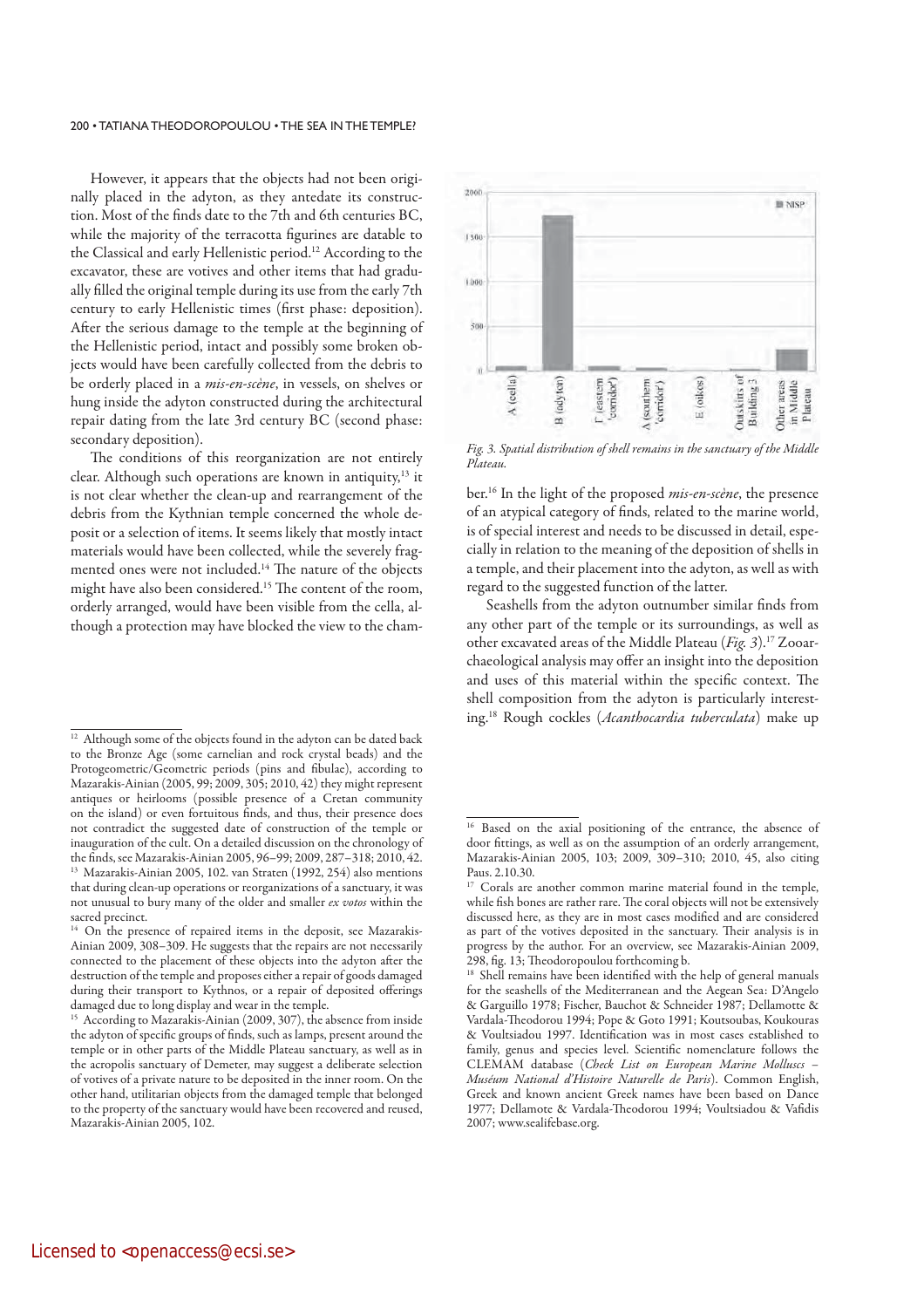| Family         | Species                                    | Common name             | <b>NISP</b>             | %NISP |  |
|----------------|--------------------------------------------|-------------------------|-------------------------|-------|--|
| Cardiidae      | Acanthocardia tuberculata (Linnaeus, 1758) | Rough cockle            | 1561                    | 90%   |  |
|                | Cerastoderma glaucum (Poiret, 1789)        | Cockle                  | 86                      | 5%    |  |
|                | Acanthocardia sp. (L., 1758)               | Rough cockle            | 21                      | 1,2%  |  |
|                | Acanthocardia echinata (L., 1758)          | Spiny cockle            | $\mathfrak{2}$<br>0,1%  |       |  |
| Nassariidae    | Nassarius gibbosulus (L., 1758)            | Dog whelk/mud snail     | 24                      | 1,4%  |  |
|                | Nassarius sp. (Iredale, 1916)              | Dog whelk/mud snail     | 8                       | 0,5%  |  |
| Mytilidae      | Mytilus galloprovincialis Lamarck, 1819    | Mussel                  | 6                       | 0,3%  |  |
| Patellidae     | Patella caerulea L., 1758                  | Common limpet           | $\overline{4}$          | 0,2%  |  |
|                | Patella ulyssiponensis Gmelin, 1791        | Rough limpet            | 1                       | 0.1%  |  |
|                | Patella rustica L. 1758                    | Rustic limpet           | 1                       | 0,1%  |  |
| Carditidae     | Venericardia sp. (L., 1758)                | False cockle            | $\overline{\mathbf{3}}$ | 0,2%  |  |
| Glycymeridae   | Glycymeris sp. da Costa, 1778              | Dog cockle/bittersweet  | $\overline{\mathbf{3}}$ | 0,2%  |  |
| Columbellidae  | Columbella rustica (L., 1758)              | Dove shell              | $\overline{\mathbf{3}}$ | 0.2%  |  |
| Veneridae      | Venus verrucosa L., 1758                   | Venus clam/carpet shell | $\overline{2}$          | 0,1%  |  |
|                | Dosinia lupinus (L., 1758)                 | Smooth Artemis          | $\mathbf{1}$            | 0,1%  |  |
|                | Chamelea gallina (L., 1758)                | Carpet shell            | 1                       | 0,1%  |  |
| Trochidae      | Phorcus mutabilis (Philippi, 1846)         | Top shell               | $\mathbf{1}$            | 0.1%  |  |
| Mactridae      | Mactra glauca (Born, 1778                  | Trough shell/duck clam  | $\mathbf{1}$            | 0,1%  |  |
| Cypraeidae     | Luria lurida (L., 1758)                    | Cowrie                  | $\mathbf{1}$            | 0,1%  |  |
| Mesodesmatidae | Donacilla cornea (Poli, 1791)              | Wedge clam              | $\mathbf{1}$            | 0,1%  |  |
| Conidae        | Conus mediterraneus Hwass/Bruguière, 1792  | Cone shell              | $\mathbf{1}$            | 0,1%  |  |
| Pectinidae     | Aequipecten opercularis (L., 1758)         | Queen scallop           | 1                       | 0,1%  |  |
| Labridae       | Labrus cf. merula (L., 1758)               | Brown wrasse            | $\overline{2}$          | 0,1%  |  |
|                |                                            |                         | 1,735                   | 100%  |  |

Table 1. Marine animal remains from the adyton.



Fig. 4. Spatial distribution of shell remains in the adyton.

more than 96% of the material (*Table 1* and *Fig. 5a*).<sup>19</sup> This is a common edible bivalve species, found in sandy or muddy bottoms of shallow waters. Species from another twelve families, both bivalves and gastropods, contribute with only one to six individuals, with the exception of Nassariids (nassa mud snails or dog whelks), represented by 32 individuals. Most of the species are edible (topshells, limpets, mussels, Venus clams or carpet shells, dog cockles or bittersweets, scallops, wedge clams, trough shells, smooth Artemis clams), although some are not considered edible today or are too small in size and quantities to be considered as food remains

<sup>&</sup>lt;sup>19</sup> On the contrary, based on preliminary observations, other species, namely limpets, seem to be more common in other parts of the excavation, especially from the Hellenistic layers, see also Mazarakis-Ainian 2010, 41.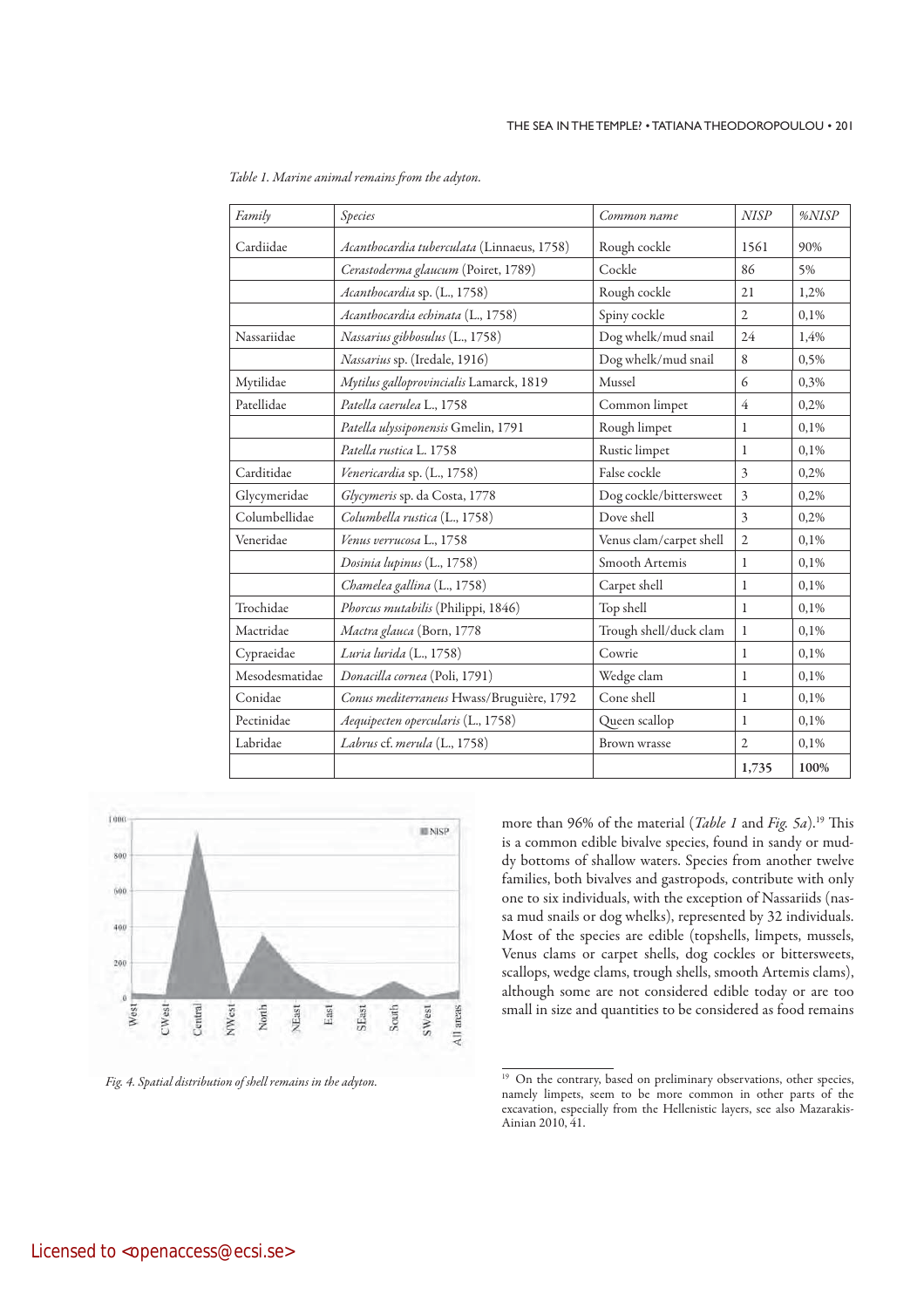

Fig. 5a and 5b. View of the shells in situ in the adyton and close-up. Photo: A. Mazarakis-Ainian.





Fig. 6a (left) and 6b (above). Cockles with implements and metal wire in situ in the adyton and after cleaning. Photo: A. Mazarakis-Ainian.

(such as the dove shells, cone shells, cowries or dog whelks). Moreover, most of the Nassariid gastropods bear holes, thus indicating another use.<sup>20</sup> Among bivalves there is also a number of holed valves,<sup>21</sup> and three of the holed rough cockles still preserved the gold, silver or bronze wire from which they were suspended, while others, non-holed, were found filled with small beads ( $Fig. 6a-b$ ). Finally, two pharyngeal teeth of brown wrasse (Labrus merula) found in the adyton are the

only fish bones recovered from the adyton. However, wrasse seems to be the only fish species that occurs in other parts of the sanctuary.

The spatial distribution of the marine fauna within the adyton may provide evidence for the use or arrangement of shells. Although seashells have been found all around the room, a certain spatial pattern may be observed, as the central and north/north-eastern areas yielded more significant quantities (Fig. 4 and Table 2).<sup>22</sup> This concentration might be related to a specific way of depositing some of the shells, either some of them deliberately thrown into the room from the western entrance to the adyton (T1), or others gathered

<sup>&</sup>lt;sup>20</sup> There are eleven perforated basket shells (Nassa gibbosulus) and one cone shell (Conus mediterraneus). Holed Nassariids are particularly common in tomb contexts from this period. See, for example, the holed specimens from the Amathous tombs in Reese 1992b, 123 and pl. XXV; from the Lefkandi tombs in Popham & Lemos 1996, pl. 6l; Theodoropoulou forthcoming a.

<sup>&</sup>lt;sup>21</sup> 35 rough cockles (*Acanthocardia tuberculata*), one Venus clam (*Venus* verrucosa) and one bittersweet (Glycymeris sp.).

<sup>&</sup>lt;sup>22</sup> Only few species (Conus mediterraneus, Mytilus galloprovincialis, Donacilla cornea) are restricted to either the eastern or southern parts of the adyton.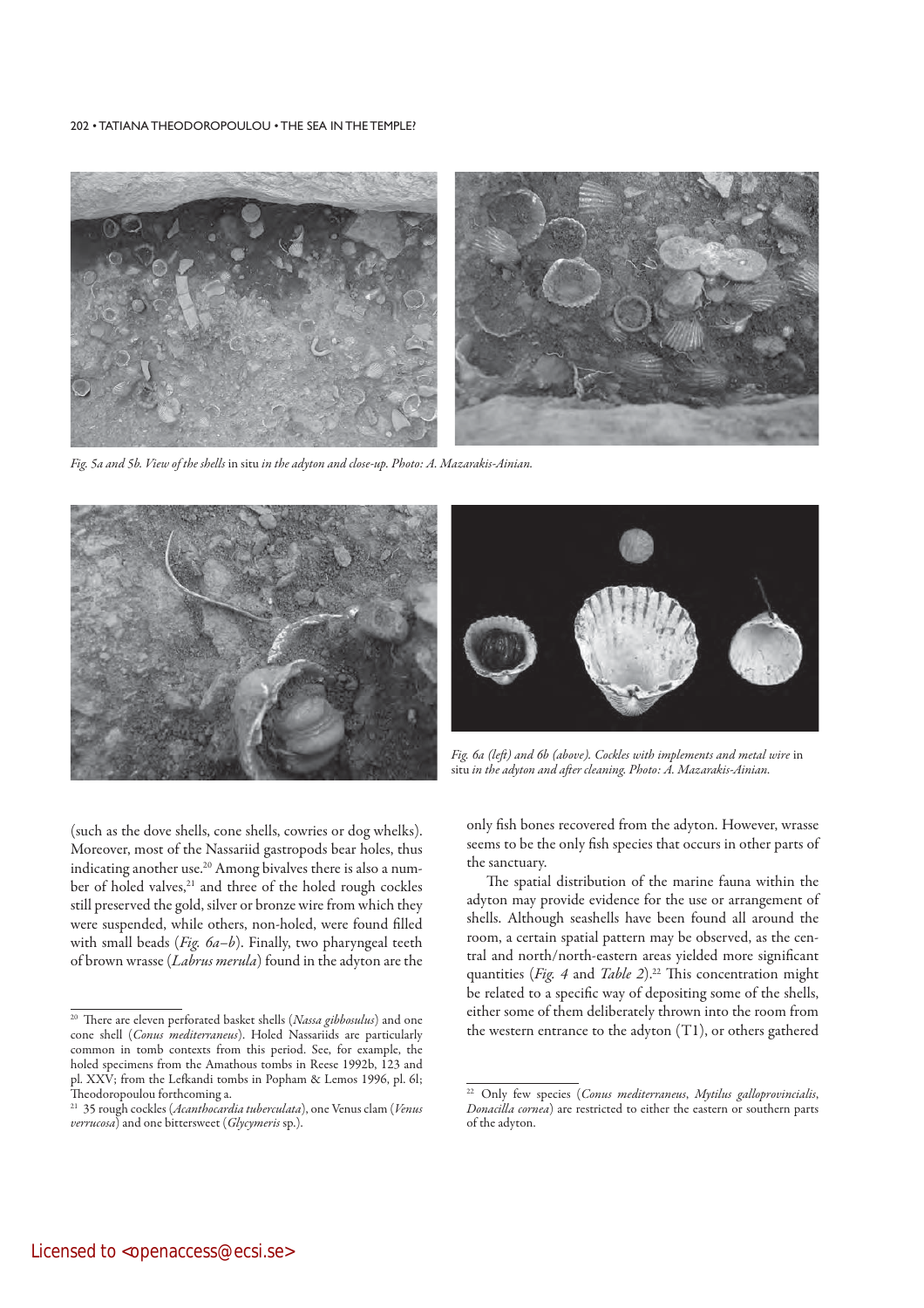| Family        | West           | $C$ -west | Central        | $N$ -west | North          | N-east | East        | S-east | South | S-west | Not specified |
|---------------|----------------|-----------|----------------|-----------|----------------|--------|-------------|--------|-------|--------|---------------|
| Cockles       | 33             | 24        | 904            | 26        | 331            | 149    | 45          | 12     | 96    | 12     | 41            |
| Dove shells   |                |           |                | 1         | 1              |        |             |        |       |        | 1             |
| Cone shells   |                |           |                |           |                |        |             |        | 1     |        |               |
| Cowries       |                |           | $\mathbf{1}$   |           |                |        |             |        |       |        |               |
| Wedge clams   |                |           |                |           |                |        | $\mathbf 1$ |        |       |        |               |
| Dog cockles   |                |           | 2              |           | 1              |        |             |        |       |        |               |
| Trough shells |                |           |                |           |                |        |             |        |       |        | 1             |
| Mussels       |                |           |                | 1         | 1              | 1      |             |        | 2     |        | 1             |
| Dog whelks    | $\overline{2}$ |           | 12             |           | 15             |        |             |        |       |        | 3             |
| Limpets       |                |           | 2              |           | $\overline{4}$ |        |             |        |       |        |               |
| Scallops      |                |           | 1              |           |                |        |             |        |       |        |               |
| Top shells    |                |           | $\mathbf{1}$   |           |                |        |             |        |       |        |               |
| Venus clams   |                |           | 2              |           | 1              |        |             |        |       |        | $\mathbf{1}$  |
| Wrasse        |                |           | $\overline{2}$ |           |                |        |             |        |       |        |               |
| Total/area    | 35             | 24        | 927            | 28        | 354            | 150    | 46          | 12     | 99    | 12     | 48            |

Table 2. Spatial distribution of marine animal remains within the adyton.

in clay vases or other containers of perishable material, then placed in the central/north-eastern area of the room.23 In fact, the latter may be assumed for some of the shells, those found in association with clay vessels (*Fig. 7a-b*).<sup>24</sup> On the other hand, it is not clear whether these shells had been deposited whole, with the animal still inside the shell, or if empty shells had been picked up (after consumption of the mollusc?) and put inside containers or thrown on the floor. Some clue to the first assumption is provided by the presence of paired valves in a number of samples.25 As for cockles and other whole or perforated shells found in the periphery of the central area, close to the walls of the room, they could have also been part of the mis-en-scène within the adyton, placed on shelves, attached to votive garments or hung from the walls or ceiling, or they may have been scattered all around during the final destruction of the temple.26 Unfortunately, the spatial distribution of various shell species or holed and burnt specimens does not offer any further indication as to the possible concentration of particular types of shells in specific areas of the room. In this respect, it is not possible to suggest a more detailed arrangement regarding these finds.

Additionally, the complex architectural history of the temple makes it difficult to conclude on the original place, manner and time of deposition(s) of the marine fauna in the temple. As opposed to other types of archaeological finds, shells can only be dated from the context of recovery. Contextual data seem to confirm the deposition of shells in the temple along with the rest of the finds during the Archaic to early Hellenistic period of use,<sup>27</sup> although a primary deposition of some of the shells at the time of the rearrangement into the adyton cannot be conclusively excluded.28 However, the question remains: what is the role of shells in a temple? Furthermore, if the shells from Kythnos were part of the re-

<sup>&</sup>lt;sup>23</sup> Based on the observations made by the excavators (excavation reports), who note the scattered position of some shells close to the threshold of the adyton. They also noted high concentrations of shells in specific parts of the room. See also n. 24.

<sup>&</sup>lt;sup>24</sup> Namely, 16 *Acanthocardia tuberculata* found inside a lekane from the destruction layer at the centre of the adyton, 83 Acanthocardia tuberculata in a large hydria close to the north wall of the adyton, and 21 Acanthocardia tuberculata recovered in association with (inside and scattered around) the body of a large vase close to the west wall of the adyton. Cf. Mazarakis-Ainian 2009, 292, fig. 5.

<sup>&</sup>lt;sup>25</sup> The valve-pairing technique is based on the principle that the right and left valve of each bivalve only fit perfectly together if they belong to the same individual. In an archaeological assemblage it is possible to fit the two valves of the original one individual by separating all right and left valves from an identified species, then by successively comparing right valves with each left valve until perfect pairing of umbos is achieved (for details, see Koike 1979). A more detailed valve-pairing (cross-pairing of cockle valves from different areas of the space) is planned by the author.

<sup>&</sup>lt;sup>26</sup> Mazarakis-Ainian 2005, 103.<br><sup>27</sup> Mazarakis-Ainian 2009, 298–299. The adyton does not seem to have been used after the deposition of the deposit in question, Mazarakis-Ainian, personal communication. On the different shell composition in later periods, see n. 20.

<sup>&</sup>lt;sup>28</sup> For such a scenario, see below, the section Shells and other marine animals in Greek cult practices.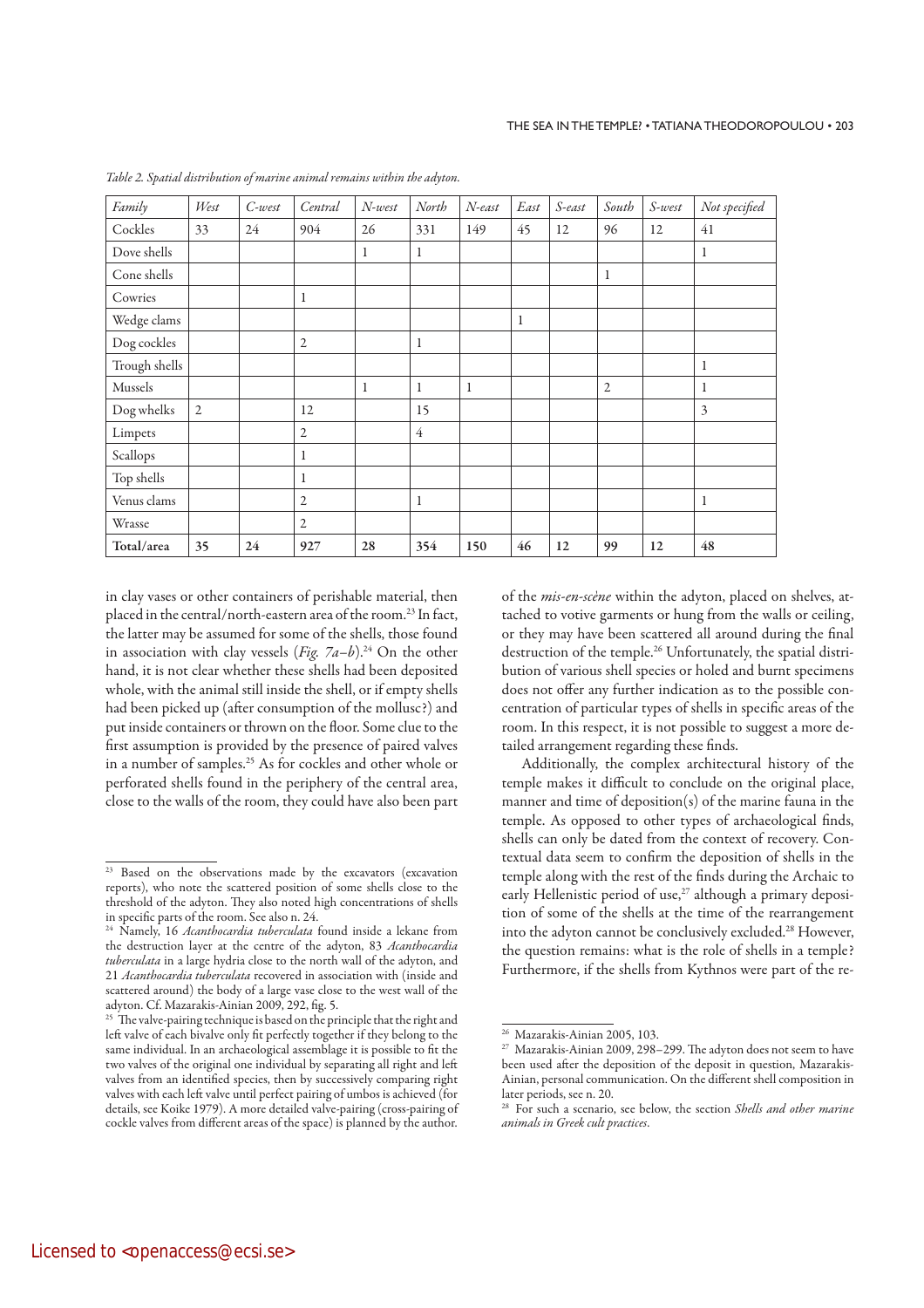

Fig. 7a and 7b. Cockles found in association with clay vessels. Photo: A. Mazarakis-Ainian.

covered deposit from the old temple, their secondary transport into the inner chamber along with objects far more valuable is most significant. If we accept Hollinshead's view that "architectural modifications of temples to create inner chambers demonstrate a belated recognition of a particular need for security",<sup>29</sup> a point further underlined by a variety of valuable objects from the Kythnos deposit, the presence of these items, humble to the modern eye, needs to be evaluated in the light of ancient Greek religious customs.

# Shells and other marine animals in Greek cult practices

Life in sanctuaries is far from being completely unveiled to modern scholarship. The diverse expressions of faith by worshippers in Greek sanctuaries range from well-defined communal rituals to more improvised, individual gestures, summarized by van Straten in three basic means to sustain a good personal relationship with the gods, prayer, sacrifice, and votive offerings, normally closely connected.<sup>30</sup> Within this complex world of cult, the role of shells and other marine animals is far from being well documented.

Animals in ancient Greek religion are traditionally seen in relation to sacrifice. According to Theophrastos, people sacrificed to the gods to honour them, to thank them for something, or to gain their favourable disposition, to ask for something they needed or to avert some misfortune.<sup>31</sup> Modern scholarship has underlined the importance of blood sacrifice in Greek social and religious thought. There is a long list of sacrificial animals in Greek religion, but animals related to the sea are rarely mentioned.<sup>32</sup> Fish sacrifice occasionally appears in ancient sources,<sup>33</sup> performed for Poseidon, Ino and Palaimon and occasionally for other deities (Hekate, Artemis, Apollo, Priapos, Pan) or heroes.<sup>34</sup> On the contrary, no proper sacrifice is related to marine invertebrates.<sup>35</sup> One might suggest that bloodless animals (anaima) would contrast with the idea of blood sacrifice and would thus not be considered adequate to be sacrificed to the gods, although this might be seen as a later, theological-philosophical distinction

<sup>&</sup>lt;sup>29</sup> Hollinshead 1999, 202.<br><sup>30</sup> van Straten 1981, 65.

<sup>&</sup>lt;sup>31</sup> Quoted by Porph. Abst. 2.24.

<sup>&</sup>lt;sup>32</sup> Even if some animals appear as usual victims, such as cattle, sheep and goat, or pigs, there is no "official" repertoire of sacrificial animals; in fact, textual evidence suggests that the choice was larger, including equids, dogs or fish in certain cults, see ThesCRA I, 68.

<sup>33</sup> Burkert 1985, 55; Durand 1979b, 178–179.

<sup>34</sup> Lefèvre-Novaro 2010, 40–41, n. 18–24: such as the first tuna of the season sacrificed to Poseidon (Ath. 7.297e; see also Polyaenus Strat. 6.24) or the sacrifice of particularly large eels from Kopais to anonymous deities (Ath. 7.297d); to Ino-Palaimon (Anth. Pal. 6.223); to Hekate (Apollod. FGrHist 244 F 16); to Artemis (Anth. Pal. 6.105); to Apollo (Ath. 7.306a). There are several epigrams concerning fish sacrifices to the god Priapos in Anth. Pal. (6.89, 10.9, 10.14 and 10.16). On a dedicatory inscription with a relief from Parion showing a fish on an altar, associated to a dedication to Priapos by a guild of fishermen, see Frisch 1983, 10-14. On the unidentified fish leukos sacrificed to a goddess for abundant catches (Theoc. fr. 3 Gow), see Bodson 1978, 49, n. 20. On fish sacrifices to Poseidon, ThesCRA I, 87–88. See, also, the account of Rose 2000, 520–528, with regard to Aphrodite, Apollo, Artemis, Astarte, Athena, Berenike, Demeter, Hekate, Hera, Herakles, Hermes, Ino, Poseidon, Pan and the Nymphs, Priapos; cf. Bodson 1978, 49–51; Mylona 2008, 98. On fish sacrificed to heroes with other more usual offerings (first fruits, cattle, goat, pig, occasionally horse), see Rouse 1902, 10. On the later belief that "no fish is proper for sacrifice or dedication" (Plut. *Quaest. conv.* 729c), see Antonetti 2004, 171.

<sup>&</sup>lt;sup>35</sup> With the exception of a slice of cuttlefish burned for the god Priapos (Anth. Pal. 10.16).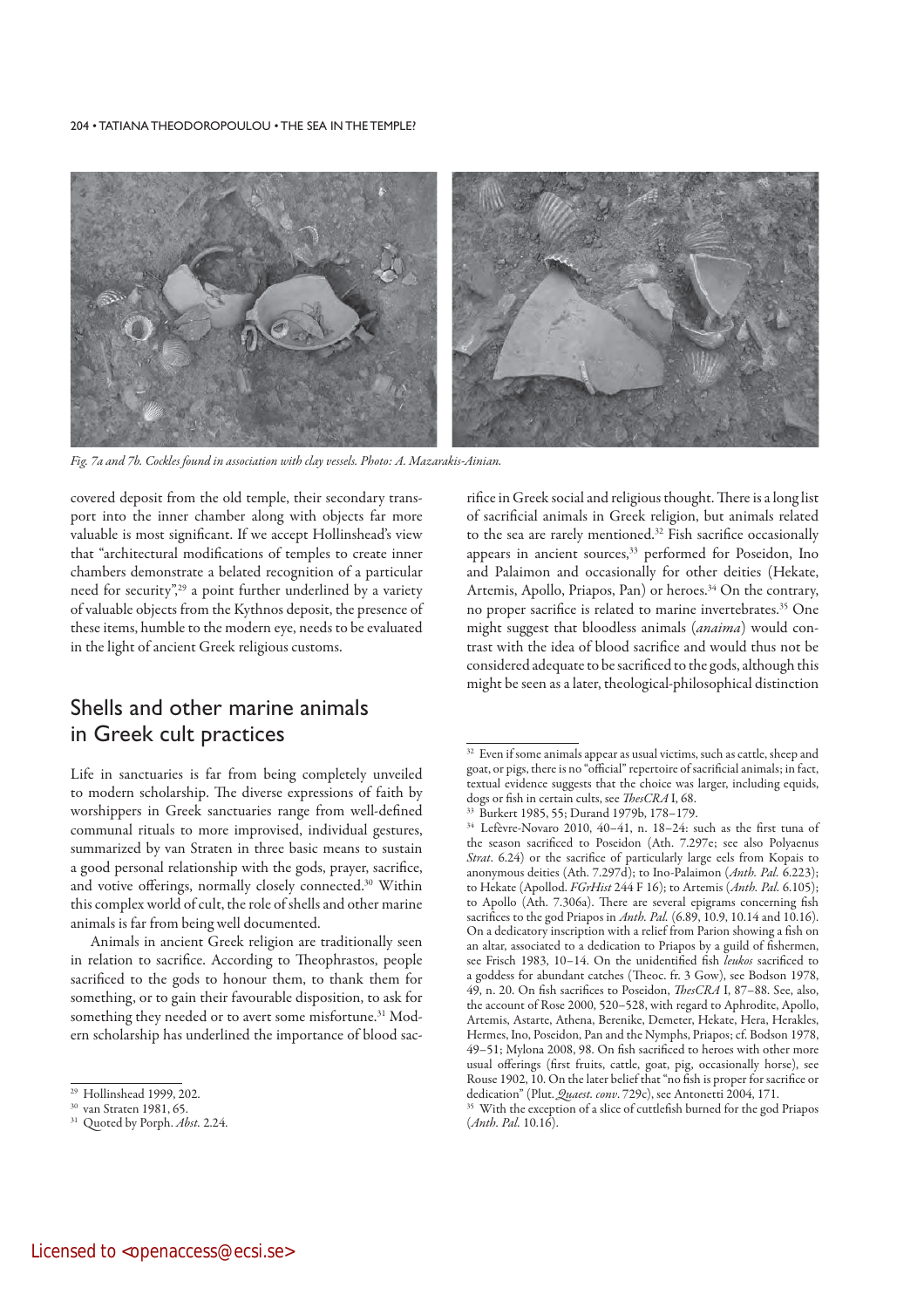in ancient Greek religion.<sup>36</sup> Alternatively, shells might represent food offerings accompanying the main sacrifice, which were also burned on the altar, before or after the sacrificial victim.37 With regard to the Kythnian assemblage, there is no archaeozoological evidence of heavy burning, suggesting a contact with fire, which could support the idea of a deliberate burning of these animals, at least with their shell on. However, if this were the case of a singular ritual involving burning of marine unshelled molluscs, presumably accompanying other meats, it could be considered as a rather poor one as opposed to traditional sacrificial animals.38 The subsequent discard of the shelled part of the animals inside the temple, and not in association with a hearth or altar, would also be a rather rare case.39 However, the relative importance of a sacrifice of that kind within an island community, presumably actively involved in fishing and shell-collecting, cannot be weighted according to general standards known for Greek cult practices.<sup>40</sup>

However, as Ekroth observes, "the ritual world of the Greeks encompassed possibilities to abridge distinctions, by providing the gods with offerings, which seem to have been more adapted to the human participants' tastes than to those of the immortal divinities".41 The everyday connection of the pious to the deities, on an individual rather than on a communal level, could be expressed in a variety of rituals that included animals and other foodstuffs, complementary to or independent of sacrifice, but less complicated and expensive and thus at times substituting for animal sacrifice, when the votaries were unable to make a greater offering.<sup>42</sup> Common actions that accompanied prayer, to please or thank the gods, or ask something in return, were the pouring of libations, the burning of incense, or the placing of food before a cult image or on an altar. As Gill has pointed out, bloodless offerings or depositions of the most various kinds of food are a common and well-known feature of Greek religion, possibly following an ancestral tradition.<sup>43</sup> They differ from other food related to sacrifice, in that they could include a variety of foodstuffs people would themselves have had to eat, which were simply set in a place, where the god was present to receive them, and they were not burned or thrown away.<sup>44</sup>

These small, private offerings would be an everyday practice related to several deities or heroes. Burkert mentions an elementary form of gift offering to the gods, aparchai, the surrender of firstlings of food which the season brings (seasonal gifts, *horaia*), whether achieved by hunting, fishing, gathering, or agriculture.<sup>45</sup> Such offerings could be set down on a sacred spot where they were left. Ancient sources occasionally mention the deposition of marine first fruits rendered by fishermen, such as fish, a crab, the carapace of a lobster, or a sea snail, to various deities.<sup>46</sup> What seems to be a common feature in all these cases is the private character and the rather improvised, informal or personalized nature of the dedica-

<sup>&</sup>lt;sup>36</sup> On a discussion on the lower and chthonian nature of marine animals, making them improper for consumption (Eleusinian mysteries, Pythagorians), see Lefèvre-Novaro 2010, 42. On animals and their bodies, see Durand 1979a. On the nature of marine animals in Plato and the Pythagorians, see Bodson 1978, 46. On the abstinence from fish (no reference to shells or other marine animals) see Garnsey 1999, 89; Nadeau 2006, 59–74. An allusion to the remote habitats of fish, making them improper for sacrifice can be found in Vernant 1979, 243.

<sup>37</sup> Burkert 1985, 68. Bruit-Zaidman (2005, 32) based on Hesiod, argues that earlier expressions of sacrifice included both blood and bloodless sacrifice.

<sup>38</sup> van Straten (1981, 68) cites the case of the women in Herondas' fourth mimiambus (Herond. 4.14–16) who ask Asklepios to accept their simple animal sacrifice, a cock, as a side dish, since they are by no means well-off. He notes that "the theme of the poor sacrificer who apologizes for the exiguity of his gift by referring to his reduced circumstances also occurs in the votive epigrams in the Anthologia Palatina". For instance, see the poor fish sacrifice to Artemis (ten penichren thysien, Anth. Pal. 6.105).

<sup>&</sup>lt;sup>39</sup> For an overview, see the section *Shells*, *fish, sanctuaries and* zooarchaeological research, below.

<sup>40</sup> On a similar assumption about other regions, see Mylona 2008, 98.

<sup>41</sup> Ekroth 2008, 87.

<sup>42</sup> Gill 1974, 119, 132; Antonaccio 2005, 99–100.

<sup>43</sup> Gill 1974, 117–119, with references to the first expressions of this practice. Pausanias (5.15.10) mentions the ancient tradition of bloodless sacrifices, arxaion tina tropon, see Etienne 1992, 307, also on Iron Age bloodless sacrifices. Burkert (1985, 67) describes bloodless offerings as a characteristic of a simple, primitive peasant world. Although bloodless offerings are usually strictly connected to inanimate foodstuffs, namely of vegetal origin, there seems to be a flexibility as to its use, encompassing a wide range of foods. As Jameson (1994, 37) notes, "bloodless offerings are usually related to the theory of primeval, pure offerings, free of the taint of blood, but the strict limiting of offerings to vegetarian foods was in practice associated with sectarian groups following a distinct ideology".

<sup>44</sup> Gill 1974, 117–119. Burkert (1987, 44) introduces the idea of abandoning a desired object, preferably food.

<sup>45</sup> Burkert 1985, 66–67; Burkert 1987, 44–46. On the same type of offering, as well as on the conversion of fish catches to valuable offerings (tithe, dekate), see Simon 1986, 282. As Rouse (1902, 58) notes, "on the Acropolis of Athens we find the fisherman, the breeder, and the farmer, before the Persian invasion". On the possible presence of aparchai in Attic inscriptions, see Rouse 1902, 53, n. 9–10. Bodson (1978, 48) points out that it was normal for maritime Greek people, many of them fishermen, to pray and vow offerings to the divinities for a more abundant catch.

<sup>46</sup> Rouse 1902, 51, n. 14–15 and 58, n. 12; Bodson 1978, 48, n. 16: on gurnards, parrot-wrasse and shad for Priapos (Anth. Pal.10.9); on a fisherman who vows his first cast to the nymphs of Syra (according to Rouse, "IGA 7, if rightly restored"); on fish to Artemis (Anth. Pal. 6.105); on a crab to Pan  $(Anth. Pal. 6.196)$ ; on the unusual behaviour of a fisherman, who only dedicates the carapace of a lobster to Priapos, and eats the flesh himself (Anth. Pal. 6.89); on a twisted seasnail to the nymphs of the caves (Anth. Pal. 6.224). Rouse also cites as firstlings the first tuna offered to Poseidon mentioned by Athenaios (Ath. 7.297e; see also Polyaenus Strat. 6.24), but these should rather be considered as proper thysia, see, for instance, Lefèvre-Novaro 2010, 40, n. 18.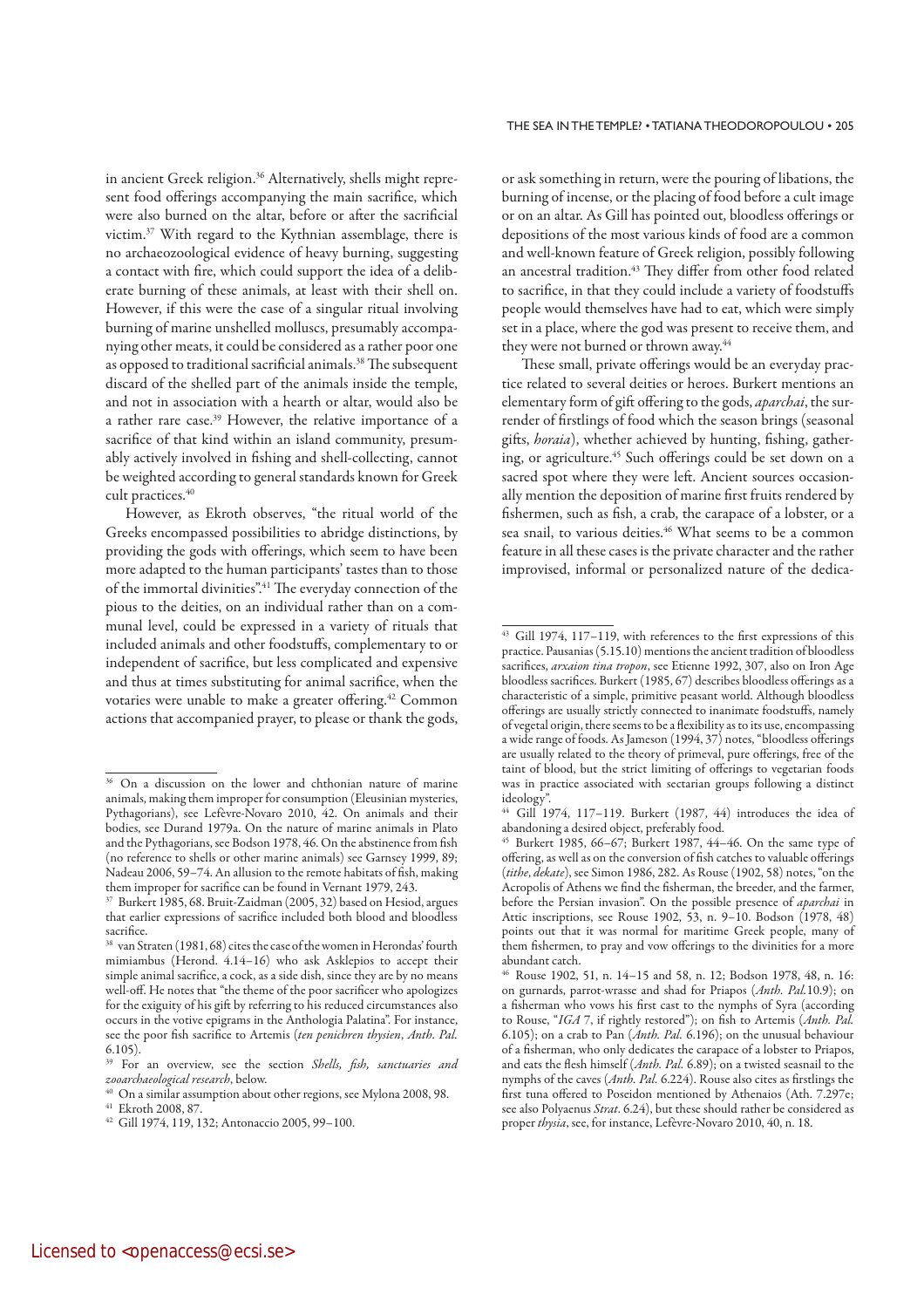tions, although sometimes festivals were organized on the occasion of firstlings.<sup>47</sup>

A more well-defined expression of food offerings is called trapezomata, a term employed for gifts of raw meat placed on a table at the altar or in front of it, on the knees or hands of the cult statue or another statue of the divinity, or, less frequently, on the altar itself, while the sacrifice was taking place.48 They could be left for some time before the statue, or they could be redistributed at the end of the ceremony, taken by the priests and religious functionaries, or, as criticized by Aristophanes, picked up by poor people.<sup>49</sup>

Another ritual was the theoxenia, where the god was invited to a meal of human nature, after the actions at the altar had been concluded.<sup>50</sup> As opposed to the *trapezomata*, it was not necessary to have an animal sacrifice preceding the theoxenia and the food offered was cooked in a human way.51 The offerings were simple considering that it was a human edible meal, however, it was more easily available to the pious with moderate means than was animal sacrifice and at the same time, according to Jameson, it was more substantial and more dramatically effective than the donation of individual cakes, grains and fruits.52 Literary evidence mentions various foodstuffs, of the kinds eaten by humans, such as various types of meat, cakes, bread, cheese, eggs, fruits and vegetables, and wine.53 Marine foodstuffs are not explicitly listed, although they might be implied in the description of tables "full of all sorts of meats".<sup>54</sup> Seafood are sometimes mentioned in connection to either public cult festivals<sup>55</sup> or private rituals,<sup>56</sup> but not within the boundaries of a temple.

As a whole, marine animals were rarely sacrificed and occasionally deposited as food offerings in specific occasions and to certain deities or heroes. They usually represent modest individual offerings. As such could be considered the cockle assemblage as well as other edible specimens from the Kythnian adyton, presumably originally placed before the statue(s) of the deity(-ies) worshipped inside the Kythnian temple, as aparchai or trapezomata. It cannot be said how long they had remained there, even if we assume that, at least according to modern appreciation of odours, a long display of non-emptied seashells within a closed space would have resulted in a repugnant smell.57 If they had been taken by the temple personnel, one wonders why they would bring the empty shells back to the temple. Burkert describes the late practice of dedicating money corresponding to the value of food gifts, still called firstlings, put into the thesauros (offering box).58 It would be tempting to see a primitive, "food"

<sup>&</sup>lt;sup>47</sup> For instance, on poor fish sacrifice to Artemis (ten penichren thysien, Anth. Pal. 6.105). Fishermen often sacrifice or dedicate to Priapos and Pan, gods of opportunities and simple people, according to Bodson 1978, 48. See also Porph. Abst. 4.22 referring to a law of Drakon, according to which "the gods should be worshipped privately according to the ability of each individual, in conjunction with auspicious words, the firstlings of fruits, and annual cakes". See also, Jameson 1994, 38. On festivals, cf. Burkert 1985, 67.

<sup>48</sup> Gill 1974, 123-132; Jameson 1994, 56; ThesCRA II, 225; Ekroth 2008, 97. Pausanias (9.19.5) mentions offerings simply set on the ground. On the offering of votive bowls filled with all sorts of food except fish to the Delian deity Brizo, Bodson 1978, 49, n. 22; Semos, FGrHist 396 F 4 (5).

<sup>&</sup>lt;sup>49</sup> Gill 1974, 132, also citing Ar. *Plut.* 594–597 and 676–681; Jameson 1994, 37.

<sup>&</sup>lt;sup>50</sup> Theoxenia is mostly related to Apollo (Delphi, Andros, Kallatis) or the Dioskouroi (Athens, Sparta, Paros, Tenos, Keos, and elsewhere), less often to Dionysos, Herakles or other deities, ThesCRA II, 225. On the bloodless sacrifice to Apollo, see Lykidou 2007, 87 with references.

<sup>&</sup>lt;sup>51</sup> Jameson 1994, 37; Bruit 1990, 172; *ThesCRA* II, 225–226; Ekroth 2008, 102. Veyne (2000, 4) suggests that theoxenia were mostly performed by the richest individuals.

 $2$  Jameson 1994, 54–55.

<sup>53</sup> Bruit 1989, 20–21; Ekroth 2008, 98.

<sup>54</sup> For instance, Paus. 9.40.11–12 for an account of a table set beside the sceptre of Agamemnon at Chaironeia (Jameson 1994, 37); Bookidis et al. 1999, 44, n. 112. On the banquet offered in honour of Dioskouroi in the Prytaneion in the Agora of Athens, including serving of bread, fish and meat, see Jameson 1994, 47.

<sup>55</sup> For instance, Linders (1994, 77–79) mentions that no fish was served at the Poseideia on Delos, probably due to cultic rules, since it was served at the Eileithyiaia in the same month, during which the women celebrating had tarichos, salted fish. See also, Bookidis et al. 1999, 44 with references.

<sup>56</sup> A long and detailed inscription from Cos, late 4th to early 3rd century BC  $(LS, no. 177, lines 59-63)$ , describes the ritual to be performed in honour of Herakles and the cult founder Diomedon's own family, including a sacrifice (thuein) on the 16th of the month Petageutnyos and the offering of hospitality (xenismon poiein) to Herakles, and on the next day (the 17th) the offering of a fish fry (apopyris); see also Jameson 1994, 42. Similar offerings were offered every year to the hero Kylabras at Phaselis (Ath. 7.297e–f), possibly a *theoxenia* ritual according to Ekroth (2002, 178), while three fish alongside pastries were offered to Epikteta on Thera (LS, no. 135, line 83), see Lefèvre-Novaro 2010, 41, n. 27–29; Mylona 2008, 135. A distinct category was the deipna Hekates (dinners of Hekate), the deity of the three roads (triodoi), which included the deposition at triodoi of red mullets (triglai) and picarels (mainis), see Jameson 1994, 38; ThesCRA II, 229-231; Ath. 7.325d). Also during the Amphidromia, a feast on the occasion of the birth of a child, among other foods it was a custom to eat cuttlefish, picarels, and octopus tentacles, see ThesCRA II, 234; Ath. 9.370d and 2.65c). On the absence of fish from the ritual meals (kopidia) of the Spartan Hyakinthia as opposed to their consumption as an extra course in the civic meals (*phiditia*) of the same festival, see Bruit 1990, 163.<br><sup>57</sup> Food offerings dependent in the civil 1

Food offerings deposited in sanctuaries usually were taken by the priests as a sort of payment, unless specified that they should remain to dry on the spot, *ThesCRA II*, 225. Gill (1974, 132) cites Pausanias (9.19.5), who describes of one case where the fruit offered in the shrine of Demeter at Mykalessos lay before the statue of the goddess for a whole year, but notes that the instance is an unusual one. 58 Burkert 1985, 68.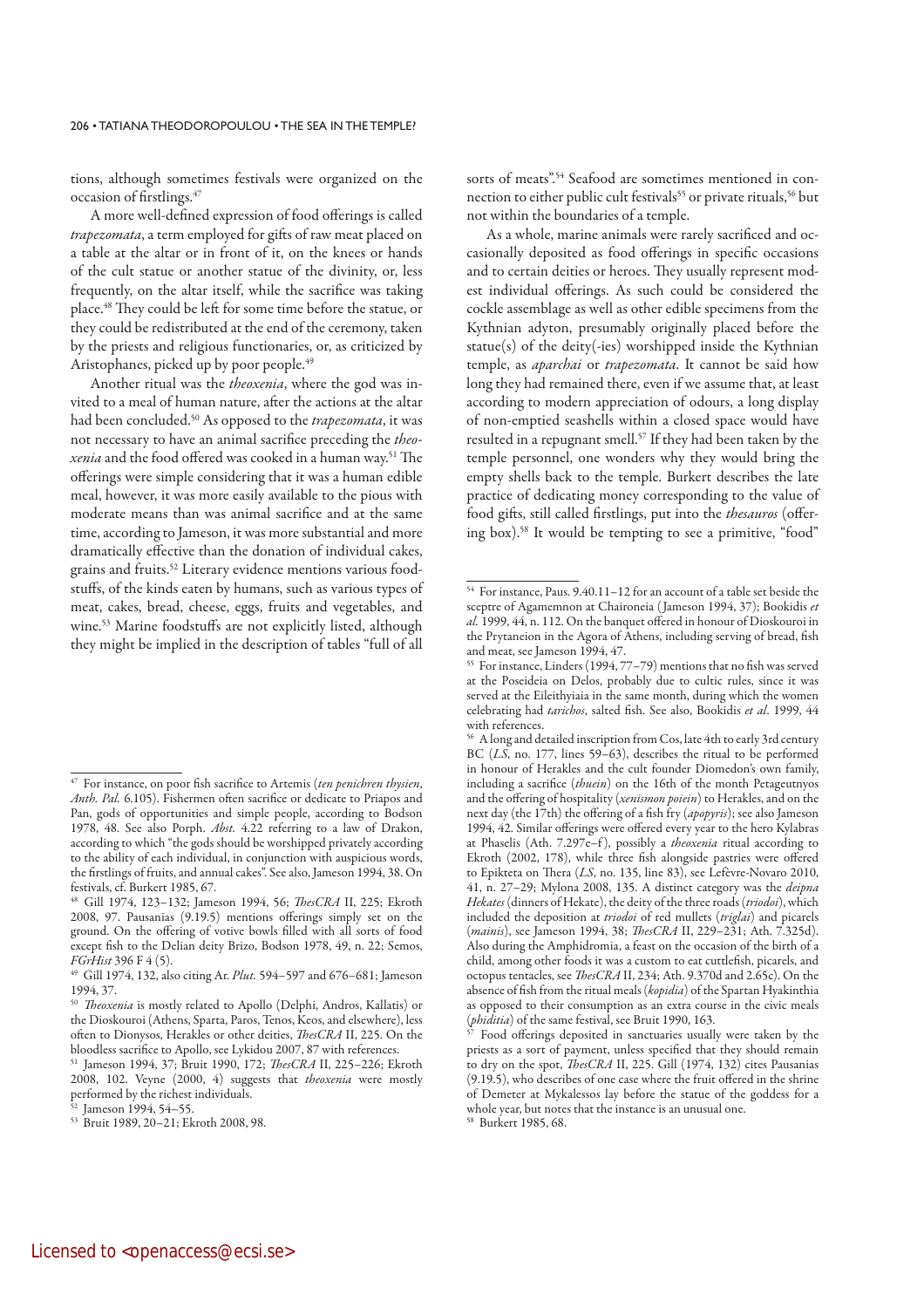phase of this practice in the shell assemblage from Kythnos. Another alternative, although less plausible, is that the use of these shells might be related to a ritual consumption of the theoxenia type. It could be hypothesized that the cockles from the adyton might represent food waste of a ritual meal that would have taken place inside or outside, and then empty shells would have been ritually gathered to be kept inside the temple.59 The procedure that preceded the consumption of molluscs is not known, as cooking methods rarely leave any traces on the hard shell of the mollusc.<sup>60</sup> Molluscs, especially bivalves, can be eaten raw or cooked. If seashells had formed part of what was considered meat consumed in ritual occasions, cooking might have actually occurred, as most meat eaten at ritual meals seems to have been boiled, a cooking method eliminating distinctions in origin and status between the animals and transforming all their meat into sacred meat.<sup>61</sup>

In both scenarios regarding edible flesh of shells, deposited either as food offerings or as remains of a ritual meal, the conditions of consumption inside the temple and the connotations of their secondary transport into the adyton with the rest of the finds from the original temple are not easy to interpret.62 Furthermore, it is equally possible that cockle shells are not related to food, but rather represent accumulated individual votives, such as the ones present in examples from Delphi or in the Delian Artemision.<sup>63</sup> A purely votive function might be easier to assume for the holed shell specimens from the adyton. Votive offerings form an integral part of the relation of the pious with the gods in ancient Greek religion. The perforated bivalve and gastropods could have been offerings or amulets, or they would have served ornamental purposes, decorating the walls, furniture or deposited/ritual garments originally deposited in the cella, then transferred to the adyton. Some of them are elaborately transformed into valuable objects, threaded with gold, silver or bronze wire. Others, simple unmodified shells, might have been part of what is defined by Kyrieleis as naturalia, modest offerings deposited to the deity as natural curiosities.<sup>64</sup> The unique or repeated event of deposition of the shells cannot be proved, but the rather diversified nature of the assemblage suggests that shells were possibly accumulated through time and at different occasions. The varied nature of the finds may suggest different status, sex and profession of the dedicators.<sup>65</sup> Yet, what seems to remain a constant theme is the connection to the sea since the dedications consist of shells.

It is not easy to elaborate further on any of these aspects, as archaeological evidence on the worshippers is usually lacking. However, a few comments proposed by the excavators with regard to the identity of the pious at the Kythnian sanctuary seem to confirm a certain tie to the sea. Beside the obvious suggestion that several Kythnian worshippers would have been local fishermen, the varied and often remote or antique nature of the non-shell adyton finds may suggest that the sanctuary was visited by seafarers and travellers, but also reveals the wealthy situation of some of the locals.<sup>66</sup> The numerous coral objects or unmodified corals from the same deposit may also be ascribed to the group of items with marine connotations. The question is: how do the identities of the worshippers fit with the shell deposits? More importantly, how do the high-quality, prestigious offerings go together with seemingly humble shells, and why did they choose to

<sup>59</sup> Tomlinson (1992, 337 and 346) suggests that in Geometric times ritual feastings were confined to the temple area and that after drinking and eating the participants left behind the used vessels for the god. He argues that not everything deposited in a sanctuary is an offering. In some cases, pits used for cooking close to where the dining took place were filled with the debris from dining, as well as with cooking ware and votive gifts, and the deposit was sealed after the ceremony was concluded, see Ekroth 2003, 83; Bergquist 1998, 41–47. However, the latter evidence is rather connected to kitchen and dining functions, activities concluding sacrifices. On the idea of "no carrying away" of the food at theoxenia, see Jameson 1994, 56.

<sup>60</sup> Raw consumption could be achieved by simply opening the valves of the cockles with a pointed tool. There are no distinctive or repetitive traces of such tool marks on the specimens from the Kythnian assemblage. Cooking, usually boiling or steaming, of these molluscs is also possible, but it is extremely difficult to distinguish such procedures on archaeological specimens, as cooking only takes a few minutes and there is no direct contact with fire, thus the shell is not altered. On the other hand, the presence of burnt shells in archaeological assemblages is usually associated with the post-consumption direct contact with fire of the discarded shells. Direct contact with fire would have rendered the flesh of molluscs inedible, Theodoropoulou 2007, 78–79.

<sup>&</sup>lt;sup>61</sup> Boiling of the meat constitutes a link to the concept of equality, see Ekroth 2008, 99. For an overview of sacred vs. sacrificial meat, see Ekroth 2007, 249–272. On the notions of sacred and secular, see also Veyne 2000, 3–42.

<sup>&</sup>lt;sup>62</sup> Association to altars, hearths, dumps or dining facilities related to a sanctuary would be more plausible, see also the discussion in Rose 2000, 535–536.

 $\overline{63}$  Amandry 1984, 378-380. The example of the Delian Artemision is not well described, but according to Bevan (1986, 134) the presence of seashells along with other votives may suggest a similar use for these finds. See the section Shells, sanctuaries and the zooarchaeological record, below.

<sup>64</sup> Kyrieleis 1988, 219; see also Gebhard 1998, 108; on unmodified branches of coral from the Kythnian adyton, see Theodoropoulou forthcomng c.

<sup>65</sup> On the importance or not of these factors in the choice of the offering, see Antonaccio 2005, 100–101.

<sup>66</sup> Mazarakis-Ainian 2009, 303–305. With respect to the latter, Mazarakis-Ainian (2009, 305) notes the unique assemblage of metal objects and recalls the metal mines of the island. See also Mitsopoulou 2010, 43–90.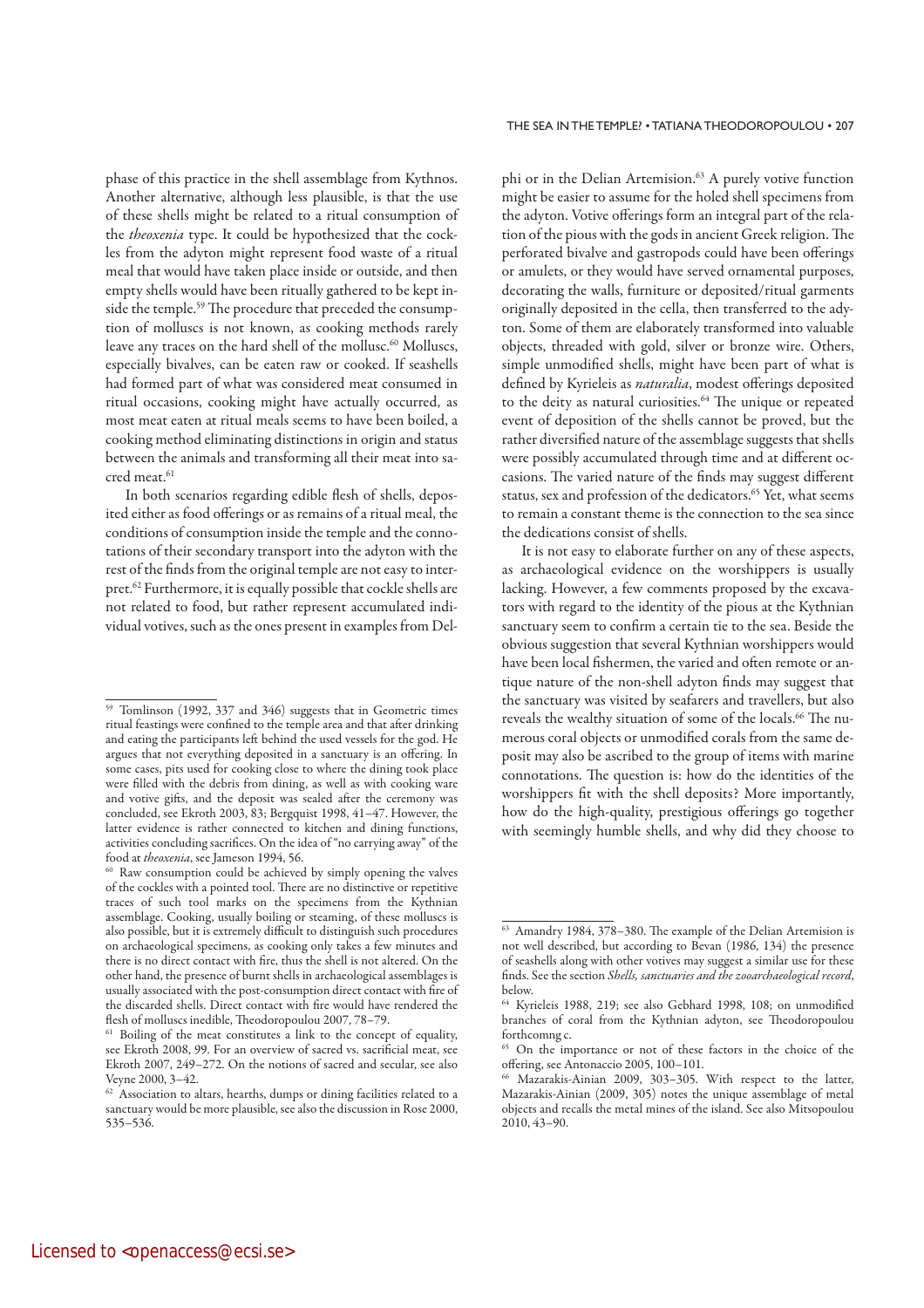include them in the secondary deposition of objects from the original temple into the newly built adyton?<sup>67</sup>

Hollinshead, among others, notes that "temples and sanctuaries were filled with votive gifts ranging from modest terracotta figurines to inlaid chests, from garments to gold crowns".68 With regard to the Kythnian assemblage, only a small part of the material from the adyton must have been destined for the continuous performance of cult rituals in the sanctury.<sup>69</sup> Most of the objects must have been votive offerings while open pottery vessels were possibly used for storage of necklaces and other jewels, and some of the pins and fibulae are probably associated with the cult statue or votive garments.70 In this respect, the various holed shell objects, both the simple ones and those threaded with metal wire, may be viewed as votive gifts from the Archaic to Hellenistic period of use of the temple, dedicated by worshippers of various identities. Recognized as such, care would have been taken to pick them up from the debris after the destruction along with the rest of the votives, and to replace them in a sacred context, as everything that was dedicated to the deity would remain the deity's property. Even if the dedication of shells did not persist to be recognized as typical cult practice by late 3rd century users, their association to the temple and the rest of the debris might have attributed them a sacred identity due to ancestry.71

On the other hand, if the dense concentrations of finds from inner rooms may be seen as accumulations of votive gifts, as suggested by modern literature,<sup>72</sup> the presence of food offerings or remains of ritual consumption (if this is what the numerous cockle valves from the adyton are), does not seem to fit with the rest of the finds, especially as a selection of objects seems to have taken place, as suggested.73 The presence of other animal debris in the same space seems to support the idea of a food or sacrificial deposit of some kind. The nature of the bone finds would potentially help understand the presence of the edible shell assemblage from the adyton.<sup>74</sup> The gathering of such a deposit from the destroyed temple to be kept in the adyton might, as in the case of votive shell specimens, be driven by the recognition of their ritual role by later users of the sanctuary. If not, a rather bold hypothesis could be formulated as an alternative to the secondary deposition with the rest of the finds, namely that, contrary to the rest of the finds originating from the first phase of use of the temple, the edible shells might represent a deposition of food, either sacrificial or ritual or depositional, which might have occurred at the time of the rearrangement into an adyton, subsequently not reused.

Summing up, the nature of the shell deposit from the adyton of Kythnos is a rather atypical and diverse one. Despite occasional references in ancient sources on the use of marine animals for ritual or votive purposes, there is no concrete evidence of a well-defined or repeated ritual expression encompassing seashells, fulfilling the Durkheimian sense of a ritual as functional to the integration of the group. On the other hand, the adyton assemblage as a whole is far from being a uniform one. Mazarakis-Ainian concludes that "although certain categories of offerings could be strongly associated to specific deities and cults, it would have been accepted to offer such offerings to gods with similar attributes, but in different quantities. Furthermore, it is possible that not all of the dedicators were completely familiarised with the dedicatory principles of every cult".75 As modern scholarship acknowledges, the choice of the offering was not determined by fixed rules, neither need it simply reflect the character of the deity or require votaries to mechanically reproduce formulas, especially on an individual level.76 As stated by Porphyrios, mentioning a law of Drakon, "the gods and heroes should be worshipped publicly conformably to the laws of the country […], but also, they should be worshipped privately according to the ability of each individual".77 In this respect, it can be argued that votives are more sensitive indicators of cultic categories.78 An offering would fit into a coherent system of communication, formulated within the specificity of every cult place.79 In the following, the nature of the cult in the Middle Plateau at Kythnos and possible links to specific deities and cults will be explored.

## The fisherman, the god and other marine stories in Greek religion

The discussion on the nature of the deposit goes hand in hand with the identity of the cult. There are no conclusive suggestions as to the identity of the divinity venerated in the sanc-

<sup>67</sup> Mazarakis-Ainian 2009, 306 and n. 94.

<sup>68</sup> Hollinshead 1999, 209; van Straten 1981, 78.

<sup>69</sup> Mazarakis-Ainian 2009, 291, especially a bronze phiale, possibly used for libations.

<sup>70</sup> Mazarakis-Ainian 2009, 291–292.

<sup>71</sup> On the multiplicity and changing categories of votives over time and space, active in constituting cult, see Antonaccio 2005, 100.

 $72$  Hollinshead 1999, 202.

<sup>73</sup> See nn. 14–16.

<sup>74</sup> Study in progress by Dr K. Trantalidou.

<sup>75</sup> Mazarakis-Ainian 2009, 311–312.

<sup>76</sup> de Polignac 2009, 33, 35.

 $77$  Porph. *Abst.* 4.22 ; Pirenne-Delforge 2009, 333.

<sup>78</sup> Antonaccio 2005, 100.

<sup>79</sup> de Polignac 2009, 36; Antonaccio 2005, 100. On the diversity of the zooarchaeological evidence related to sacrificial animals as offerings in various cities and rituals, see Leguilloux 1999, 423–424.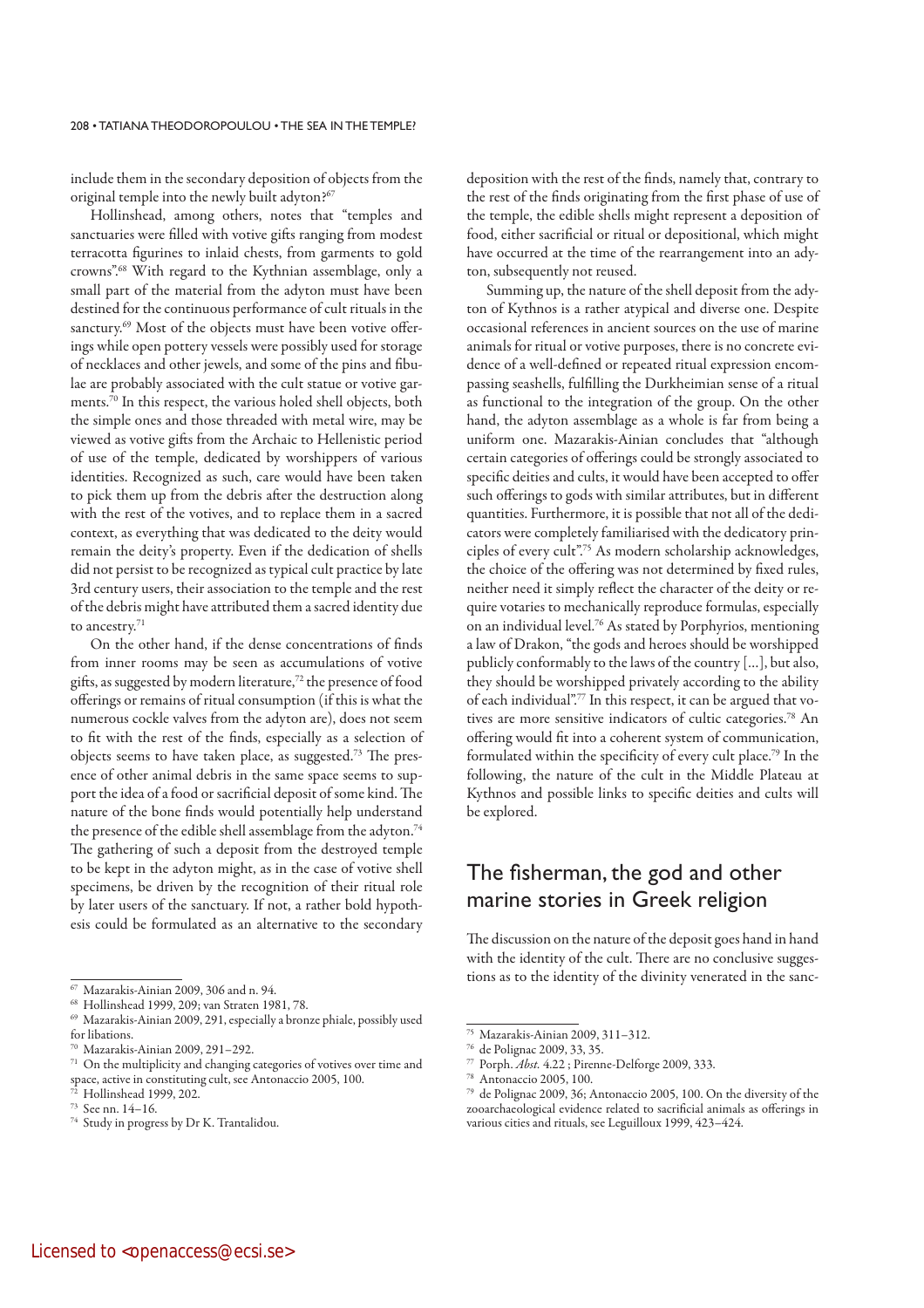tuary of the Middle Plateau, for the few graffiti found on the site do not point to a clear identification.<sup>80</sup> On the basis of the nature of the votives from the site and literary evidence on the history of the island, a female divinity could be suggested, possibly Artemis or Aphrodite,<sup>81</sup> although other deities, such as Demeter, Athena or Hera are possible candidates.<sup>82</sup> The character of the goddess can be related to fertility and vegetation,<sup>83</sup> while a prophylactic-magical<sup>84</sup> and chthonianoracular<sup>85</sup> power is also suggested by the finds. At the same time, a simultaneous worship of a male deity in the same sanctuary, possibly Apollo, is not excluded.<sup>86</sup>

The marine character of the studied assemblage invites a thorough investigation of the potential connection of Greek deities with the sea world. Among the Greek gods, besides Poseidon, two major female deities, Artemis and Aphrodite, are often linked to water or a marine environment. This seems to corroborate the rest of available data on the worshipped deity, presented above. Artemis, like Apollo, appears on the Kythnian coins of the Hellenistic period.87 The goddess of wild nature is also connected to water. Her power encompassed areas where land and water met, $88$  such as lakes (*Limnaia*), marshes (Limnatis), shores (Paralia) and harbours (Limenitis, Limenoskopos).<sup>89</sup> Although mostly associated with freshwater sources, she has a connection to the marine element through the marine powers attributed to her, as protector of the wild shores, bays and creeks, and the human activities undertaken there (such as marine voyages and ships, Euporia, Neossoos, Ekbateria).<sup>90</sup> She is traditionally considered as Potnia theron, a mistress of deer, lions and other animals, but she also protected aquatic birds, snakes, turtles, frogs and fish,<sup>91</sup> and the latter were not to be fished from waters sacred to the deity.92 The deity is sometimes accompanied by fish motifs in representations, or even depicted as half-woman, half-fish.<sup>93</sup> Although Artemis received animal sacrifices, her cult in some sanctuaries, such as the one in Aulis, may have included rituals and bloodless offerings placed on trapezai (cult tables).<sup>94</sup> Menis, a net fisher, offers Artemis Limenitis a grilled red mullet (family Mullidae), a wrasse (family Labridae), a cup of wine and bread, asking in return that she grants full nets.<sup>95</sup> This dedication is particularly interesting in the light of pharyngeal teeth of brown wrasse found in the Kythnian adyton.<sup>96</sup> In the light of the aforementioned elements, fish and marine invertebrates, especially rough cockles found in shallow sandy or muddy coastal bottoms, might have represented food of-

<sup>80</sup> Mazarakis-Ainian 2005, 101, n. 84.

<sup>&</sup>lt;sup>81</sup> The cult of Aphrodite is suggested by a 4th century BC inscribed base found near the ancient harbour; for more evidence regarding her worship on the island, see Mazarakis-Ainian 1998, 363 and 373.

<sup>82</sup> Mazarakis-Ainian 2005, 100-101. For instance, the female identity of the deity is based on a number of finds, such as pins and fibulae that possibly adorned a cult statue or votive garments, other pieces of jewellery, as well as perfume and oil vases (hexaleiptra, kothones), Mazarakis-Ainian 2009, 295–296. On a lost inscription from Kythnos mentioning "Artemis Hekate", a Corinthian alabastron with a depiction of a potnia with swans, as well as a general discussion on the worship of female deities on the island, see Mazarakis-Ainian 2009, 300–302.

<sup>&</sup>lt;sup>83</sup> Based on the frequent presence of the lotus flower, pomegranates and other fruit and flower motifs from necklaces and other jewellery, Mazarakis-Ainian 2009, 296.

<sup>&</sup>lt;sup>84</sup> Based on the presence of various amulets, seals, semi-precious stones and scaraboids, some of which dated back to the Bronze Age, as well as corals. With regard to the latter finds, note the interesting association of a marine material with prophylactic powers (Plin. HN 32.24), providing, according to Mazarakis-Ainian 2009, 298–299, one more strand of evidence for the relation of the sanctuary with the sea.

<sup>&</sup>lt;sup>85</sup> The 32 astragali may relate to *astragalomanteia* and, in general, to the cult of female deities, like Aphrodite, but also male ones, such as Apollo: Mazarakis-Ainian 2009, 299, n. 49 and 302, 53 with references. See also n. 84.

<sup>86</sup> His name is mentioned on a dinos and two statue bases, Mazarakis-Ainian 2009, 293, 301. Also, Apollo and Artemis are depicted on Hellenistic Kythnian coins, Mazarakis-Ainian 1998, 372. Judging from a votive relief, Asklepios was probably also worshipped on the island, possibly in connection to the hot springs located at the bay of Loutra, see Mazarakis-Ainian 1998, 378, n. 121.

<sup>87</sup> Mazarakis-Ainian 2005, 101.

<sup>88</sup> Morizot 1999, 271; for a general introduction, see Morizot 1994, 201–216.

<sup>89</sup>LGRM, 559–562; Bevan 1986, 131, n. 4; Morizot 1994, 205.

<sup>90</sup> Morizot 1994, 206.

<sup>91</sup> Burkert 1985, 149; Morizot 1994, 202; Fischer-Hansen & Poulsen 2009, 42. See also the discussion in Rose 2000, 522. On the fish being sacred to Artemis, as well as Roman representations of Artemis with fish, see LGRM I.1, 561. The chthonian theme of Potnia theron is also discussed by Stanzel 1991, 161, in his account of animal remains from the sanctuary of Apollo and Artemis in Kalapodi (Boiotia). The same role is, however, also attributed to other goddesses, such as Athena, in whose sanctuaries occasional fish dedications are recorded, see Bevan 1986, 134–136.

 $92$  Lefèvre-Novaro 2010, 41, n. 26 (Diod. 5.3.5–6), the same tradition related to Poseidon (Paus. 3.21.5) and Hermes (Paus. 7.22.4); while priests of the sanctuary of Demeter at Eleusis had special fishing rights in the sacred river Rheittoi (Paus. 1.38.1); Bevan 1986, 132; Mylona 2008, 132. On sacred fish, see also Burkert 1983, 210. On a discussion on the role of Artemis as Potnia ichthyon, see Picard 1922, 60; Bodson 1978, 49; on sharing a cult with her brother Apollo Delphinios, and her association to the Cretan deities Diktynna and Britomartis, as well as a Bronze Age tradition, see Boulotis 1989, 60 and n. 32; Laffineur 2001, 390–391. On the possibility of use of fish from "sacred waters" in dining, sacrifice, divination or other activities in sanctuaries, see Mylona 2008, 98.

<sup>93</sup> On fish votives related to Artemis, see Bevan 1986, 133, 135–136 and 400–401. On the passage from Pausanias (8.41.4) describing the xoanon of the goddess Eurynome with a fish-body in a difficult-toaccess sanctuary near Phigaleia, cf. Morizot 1994, 207. Artemis is often identified in the minor deity Eurynome with the body of a woman and a fishtail, Lefèvre-Novaro 2010, 43.

<sup>94</sup> Gill 1991, 47. See also n. 32.

<sup>&</sup>lt;sup>95</sup> Anth. Pal. 6.105. The red mullet was the sacred fish of the goddess, Bodson 1978, 52, n. 49 (Ath. 7.325a–d; Eust. Il. 20.73 (van der Walk, vol. 1, 138, lines 16–17); Antonetti 2004, 168.

<sup>&</sup>lt;sup>96</sup> For *phykis* translated as wrasse, see Thompson 1947, 278.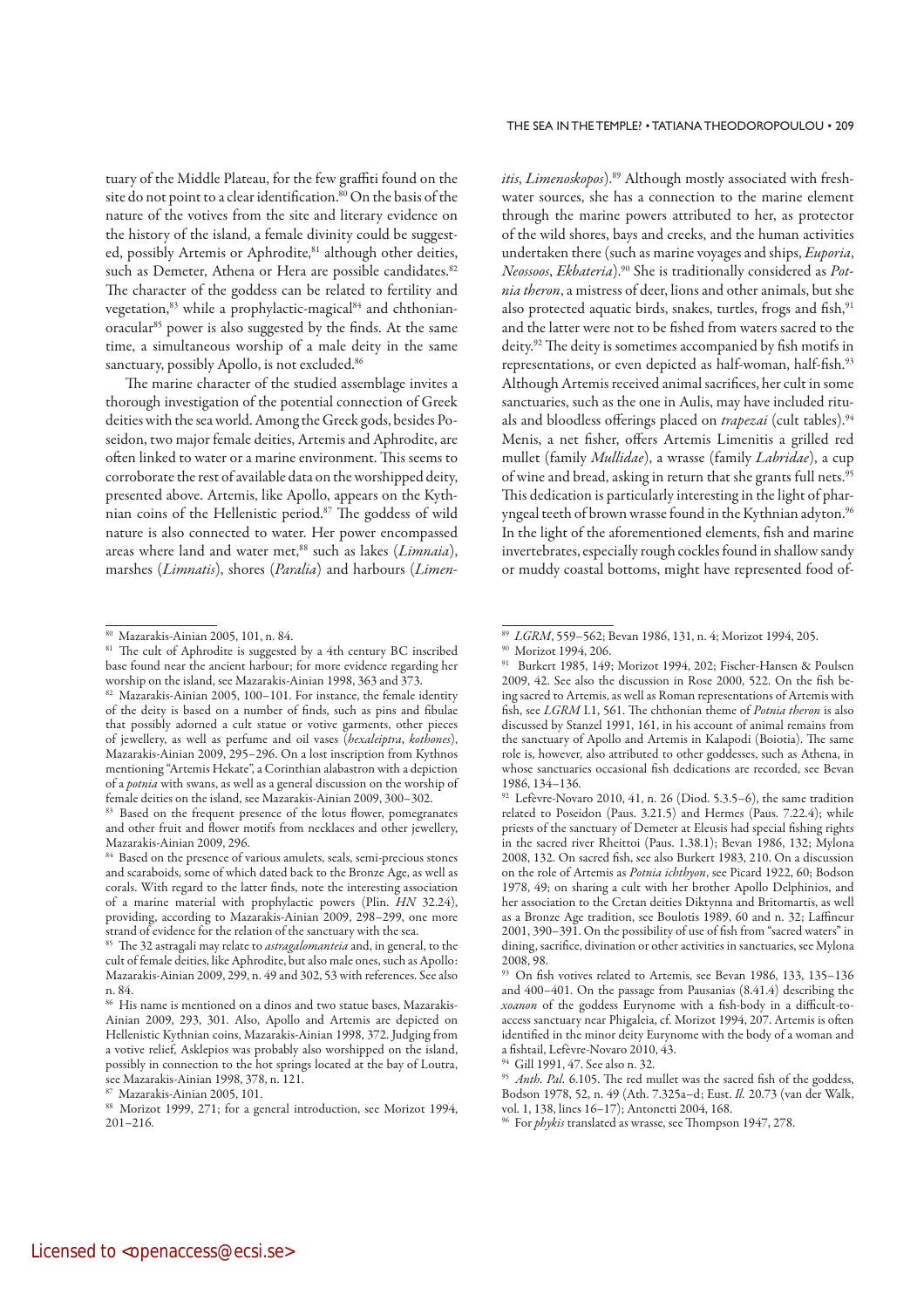ferings to a deity related to waters and shorelines, possibly as firstlings deposited by fishermen/collectors praying for abundant catches,<sup>97</sup> as the goddess was said to be helpful to fishers (Artemis Limnatis).98 On the other hand, the absence of other objects from the adyton related to fishing activities, often deposited in other sanctuaries, is noticeable.<sup>99</sup>

At this point, it is worth recalling the understated marine nature of Apollo, usually co-worshipped with Artemis, and possible male deity in the Kythnian sanctuary. Miller stresses that, although Apollo was never considered a god of the sea, in the same sense that Poseidon was, he bears a few maritime titles and was hailed by seafarers, fishermen and colonials.100 Thus, he was hailed by the Lokrians as "god of the islands" (Nasiotas) and as "god of the coasts" (Aktios) by inhabitants of Lefkada and the Ambracian Gulf, described as the "god of the broad sea" (Euryalos) by Hesychios, prayed to by the sailors when they set sail and consulted through his oracles regarding proposed sea voyages.101 He was also described as the "fish-eater" protector god of Elis,<sup>102</sup> and, like Artemis and other gods he had a sacred species,<sup>103</sup> and owned sacred fish in Lycia, used for oracular purposes by his priests (*ichthyomanteia*).<sup>104</sup> In this respect, it would not be inappropriate to suggest a combined worship of the "marine nature" of the twin gods, Apollo-Artemis, within the same sanctuary.105 The sea has always been considered as a particular habitat, unfamiliar and hostile to human life. At the same time, people in antiquity depended on the sea for their survival and communication. Apollo and Artemis, often described as the Lord and Mistress of wild nature, animals and hunting, may have played the role of mediators between the sea and the humans, ensuring safe journeys for mariners or abundant catches for fishermen.<sup>106</sup> Moreover, this marine hypostasis could be wrapped up with a more chthonic dimension, suggested by the nature of the deities and the physical element.<sup>107</sup>

Let us turn to Aphrodite, as a possible receiver of the shell offerings from the Kythnian adyton, as the deity is believed to have had her place in the list of worshipped deities on Kythnos.108 This deity is said to have emerged from the foam of the sea. Yet, Aphrodite's power over the sea was more than a maritime association by birth, she was also approached for her abilities to calm and assuage troubled waters.<sup>109</sup> Thus, Aphrodite was given many maritime titles in antiquity, such as "goddess of the fair voyage" (Euploia), of harbours (Limeneia), of the sea itself  $(Pontia)$ ,<sup>110</sup> and was worshipped by merchants, ship-owners and seafarers, while fishermen, women and men who laboured on the sea would come to Aphrodite's temple in some regions.111 The deity also had a close connection to the marine animal world.112 The goddess was said not to receive marine creatures as sacrifices, because they were sacred to her,<sup>113</sup> but in some places worshippers would eat fish on Friday, sacred day of the goddess, in an effort to

<sup>97</sup> On this type of offerings, see Burkert 1985, 66. On Artemis being the protector of hunters and fishers and the deity of fertility, see Miller 1939, 58; Bevan 1986, 131.

<sup>98</sup> Bevan 1986, 131 (Artem. 2.35), and associations with Diktynna.

<sup>99</sup> For instance, Rouse 1902, 71. For examples from Ionian sanctuaries, see Simon 1986, 274–276; cf. Mylona 2008, 137–138.

<sup>&</sup>lt;sup>100</sup> Miller 1939, 41; LGRM I.1, 430; on fish sacred to Apollo, see Thompson 1947, 114 (Ath. 7.306a).

 $101$  LGRM I.1, 440; Miller 1939, 41.

<sup>102</sup> Ath. 8.346b.

<sup>&</sup>lt;sup>103</sup> Kitharos Apollonos, see Thompson 1947, 114; Bodson 1978, 52, n. 48 (Ath. 7.287a and 7.306a). On sacred fish in various regions, see Antonetti 2004, 168.

<sup>104</sup> Ael. NA 7.1, Plin. HN 32.17; Lefèvre-Novaro 2010, 44, n. 52–53. On fish owned by gods, Bevan 1986, 132. On the deposition of daily offerings to Apollo on Delos, see Jameson 1994, 38.

<sup>&</sup>lt;sup>105</sup> Plutarch (De soll. an. 984a) links together as sea gods Apollon Delphinios and Artemis Diktynna, cf. Bevan 1986, 141.

<sup>106</sup> Laffineur 2001, 391.

<sup>107</sup> In the Greek Anthology, Damis, a fisherman, offers Apollo a trumpet shell and asks for death without disease (Anth. Pal. 6.230). On the chthonian nature of the two gods, see Stanzel 1991, 161. On the chthonian nature of the sea, Lindenlauf 2004, 416–433.

<sup>108</sup> On a detailed discussion of textual and archaeological evidence (marble statue of Aphrodite Anadyomene and an inscribed base dedicated to her) relating Aphrodite to Kythnos, see Mazarakis-Ainian 2005, 100–101.

<sup>&</sup>lt;sup>109</sup> LGRM I.1, 402; Pirenne-Delforge 1994, 433-437; Parker 2002, 151; Demetriou 2010, 67–89.

<sup>110</sup> For instance, at Hermione lay a temple of Aphrodite Pontia and Limenia (Paus. 2.34.11), where the goddess was possibly worshipped by the inhabitants of the coasts of this region, called Halieis thalattourgoi (fishermen who work on the sea), according to Pirenne-Delforge (1994, 186–187), who suggests a closer relation of Limenia to the coastal activities and production (also recalling the purple dyeing activities in the region), while Pontia would be more related to the maritime trade and travels. For an extensive account of the marine identity of the goddess, see Demetriou 2010, 67–89.

LGRM I.1, 402; Giuffrida 1996; Parker 2002. On Roman representations of the marine Aphrodite in Gersht 2001, 63–71. On her worshippers, Demetriou 2010, 73, 76-78. For other textual references, see Rose 2000, 523. On the Bronze Age tradition of this connection, see Boulotis 1989, 60; Laffineur 2001, 391.

<sup>112</sup> Plut. De soll. an. 983e–f; Simoons 1994, 206–207 and 276; Pirenne-Delforge 1994, 417–418.

<sup>&</sup>lt;sup>113</sup> Due to her birth in the sea, but also possibly from the myth of the birth of Astarte, in which the goddess was born from an egg carried to the banks of the river Euphrates by fish, Rose 2000, 522. See also Rose 2000, 527, on the connection of Priapos, son of Aphrodite, to fishermen and related offerings.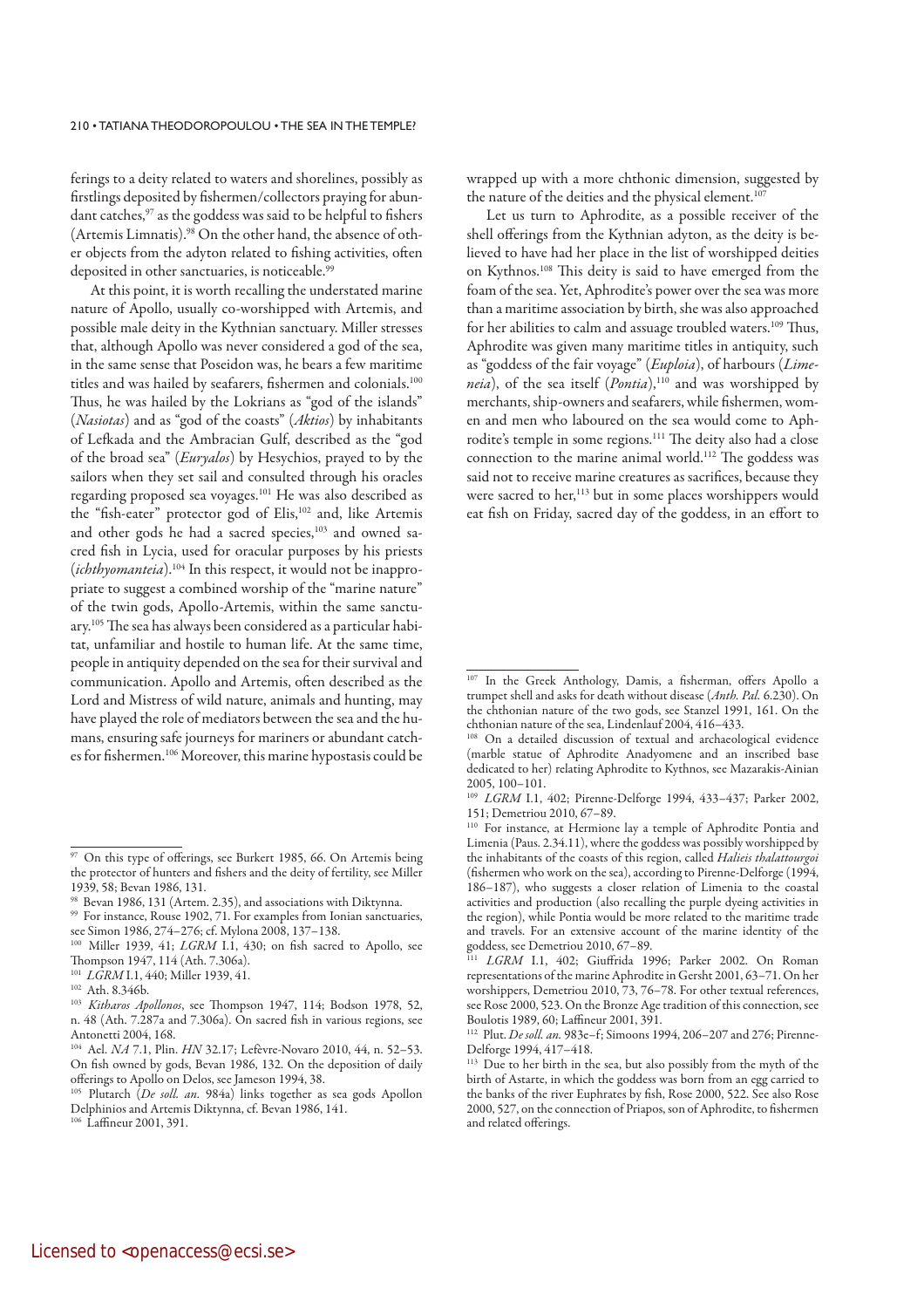share in her fecundity.114 Sacred fish of the goddess were the gilthead sea bream (Sparus aurata) and the pilot-fish pompilos.<sup>115</sup> Shells were also thought to be sacred to Aphrodite and were in some regions associated to her worship.<sup>116</sup> Especially, the scallop and the cockle were often depicted in her birth scene, as the deity emerged from one, while others were given her name.117 Some shells were regarded as aphrodisiacs or were referred to as *lubrica conchylia* (sexy shells) by later sources.118 In fact, the half opened bivalve shells, such as the cockles of the assemblage, but also scallops, Venus clams, and the cowrie gastropods are believed to represent a woman's genitalia across many cultures.119 According to Demetriou, Aphrodite's maritime function is not unrelated to her role as a goddess of sexuality, as also suggested by the custom of brides to sacrifice to marine Aphrodite.<sup>120</sup> Thus, offerings of shells to this deity might be related to prayers for a safe journey in marriage, birth, or fecundity.121

This last comment evokes another divine couple of deities, Demeter and Kore, both present on the island of Kythnos.122 The connection of the goddesses of agriculture and fertility to fish is occasionally attested by literary sources that mention the consumption of fish during festivals, possibly also during more family-oriented, private rites to Demeter and Kore.123 The description of the Haloa festival provided by a scholiast to Lucian, where tables were filled with the fruits of land and sea provides another indirect evidence of the connection of these traditionally land-connected deities with the sea.124 On a more symbolic level, the chthonian character of the deities might have been related to the remote, dark world of the sea.125 However, another chthonian deity, Hekate, a deity said to be helpful to mariners, fishermen, and herdsmen, is more directly connected to the sea element, as she was related to abundant catches for fishermen, and fish are associated with rituals attributed to her.126 A number of other deities, such as the Dioskouroi and minor nature deities including the Nereids, the Nymphs, and the Old Men of the Sea (Proteus and Glaukos), feature among the gods who represent the sea and its creatures, but there is no evidence thus far linking these deities with Kythnos.<sup>127</sup> However, a special mention needs to be made of the legend on the sacred escort fish (pompilos) especially honoured among the Samothracian

<sup>114</sup> Dunnigan 1987, 346; Simoons 1994, 271; Lefèvre-Novaro 2010, 41, n. 31. There is usually clear distinction between sacred and sacrificed animals (for instance, Lefèvre-Novaro 2010, 41, n. 26), but Burkert (1983, 205) with respect to fish notes that in Near Eastern cults (for example, Atargatis) fish were not eaten not because they were holy, but rather they were holy because they were eaten in a sacred sacrificial meal by the priests of the deity in the company of the goddess. On sacred fish not being eaten in Greek mythology and ancient sources, see Bodson 1978, 51; Burkert 1983, 209–210. The presence of pharyngeal teeth of brown wrasse (Labrus merula), the only fish bones present in the sanctuary, is of note.

<sup>115</sup> Thompson 1947, 208–209 (Ath. 7.328a); Bodson 1978, 52, n. 50 (Archip. fr. 18 Kock; Callim. Carmina epica 378 Pfeiffer; Eratosth. fr. 12.3 Powell); on *pompilos, zoon erotikon* born at the same time with Aphrodite from the blood of Ouranos, accompanying boats to safe harbours, Pirenne-Delforge 1994, 418 (Ath. 7.282f ). Several species are attributed to this animal, such as Naucrates ductor, but the name was also given to a shoal of tunnys (Thompson 1947, 208).

<sup>&</sup>lt;sup>116</sup> For instance at Knidos.

<sup>117</sup> Karouzou 1971, 122–124; Cottrell 1980, 130; LIMC II.1 1984, 103–104 and 116–117, s.v. Aphrodite: "Aphrodite in der geöffneten Muschel" 1011–1017, "Geburt aus der Muschel" 1183–1185, "Aphrodite auf einer Muschel übers Meer fahrend" 1186–1187 (A. Delivorias). There is only one Roman literary source associating shells with Aphrodite's birth (Plaut. Rud. 704; Flory 1988, 500, n. 12), but according to Simon (1959, 42, pl. 27), the seashell carrying the newborn Aphrodite is known as an artistic motif from the 4th century BC onwards. Also, note the name ostrakis given to a statuette of Aphrodite, according to Hesychios, s.v. ostrakis. On the ous Aphrodites (Aphrodite's ear), the *Haliotis* shell, Ath. 3.88f and Hesychios, s.y. *ous Aphrodites*.

<sup>&</sup>lt;sup>118</sup> Dalby 1993, 300 (Hor. *Sat.* 2.4.30); Voultsiadou 2010, 240.

<sup>&</sup>lt;sup>119</sup> According to Baring & Cashford (1993, 356) the word kteis, means both seashell and female genitals.

<sup>120</sup> Demetriou 2010, 70 and 81.

<sup>&</sup>lt;sup>121</sup> In the prayer dedicated by Selenaia in Aphrodite's temple in Arsinoe (Ath. 7.318b; Callim. Epigr. 5, ed. Pfeiffer = Epigr. 14, ed. Gow-Page), the bride symbolizes her safe journey in marriage with a nautilus shell, Gutzwiller 1992, 198–209; Demetriou 2010, 74 and 82, n. 87. Money and other valuable offerings, related to rich trade and commercial profits, or votive anchors were dedicated to Aphrodite by seafarers. Simon (1986, 283) relates the dedication of scallops to fertility. On a similar assumption regarding shells found at Zeytin Tepe, see Peters & von den Driesch 1992, 123.

<sup>122</sup> Mitsopoulou 2010, 43–90.

<sup>&</sup>lt;sup>123</sup> Fish were eaten at the Thesmophoria (Ath. 3.104e-f); Simoons 1994, 276, n. 161; Bookidis et al. 1999, 44. On private rites including the consumption of pigs, piglets and fish, Gebhard & Reese 2005, 140– 141.

<sup>124</sup> Bookidis et al. 1999, 44, n. 112; schol. ad Lucian Dial. meret. 7.4 (Rabe p. 280.20–22).

<sup>125</sup> On a Minoan gem engraved with a fish found at the sanctuary of Demeter at Knossos, possibly dedicated to chthonian Demeter or Kore, see Bevan 1986, 137.

<sup>126</sup> Thompson 1947, 257–268; Bevan 1986, 131; Larson 2007a, 165; Lefèvre-Novaro 2010, 40, n. 21 (Hes. Theog. 440–443). Her sacred fish was the red mullet, like Artemis, often dedicated at the dinners of Hekate, see Bodson 1978, 52; *ThesCRA* II, 229–231.

<sup>&</sup>lt;sup>127</sup> Larson 2007b, 68–69. On several examples from the Near East, see Burkert 1983, 104–112.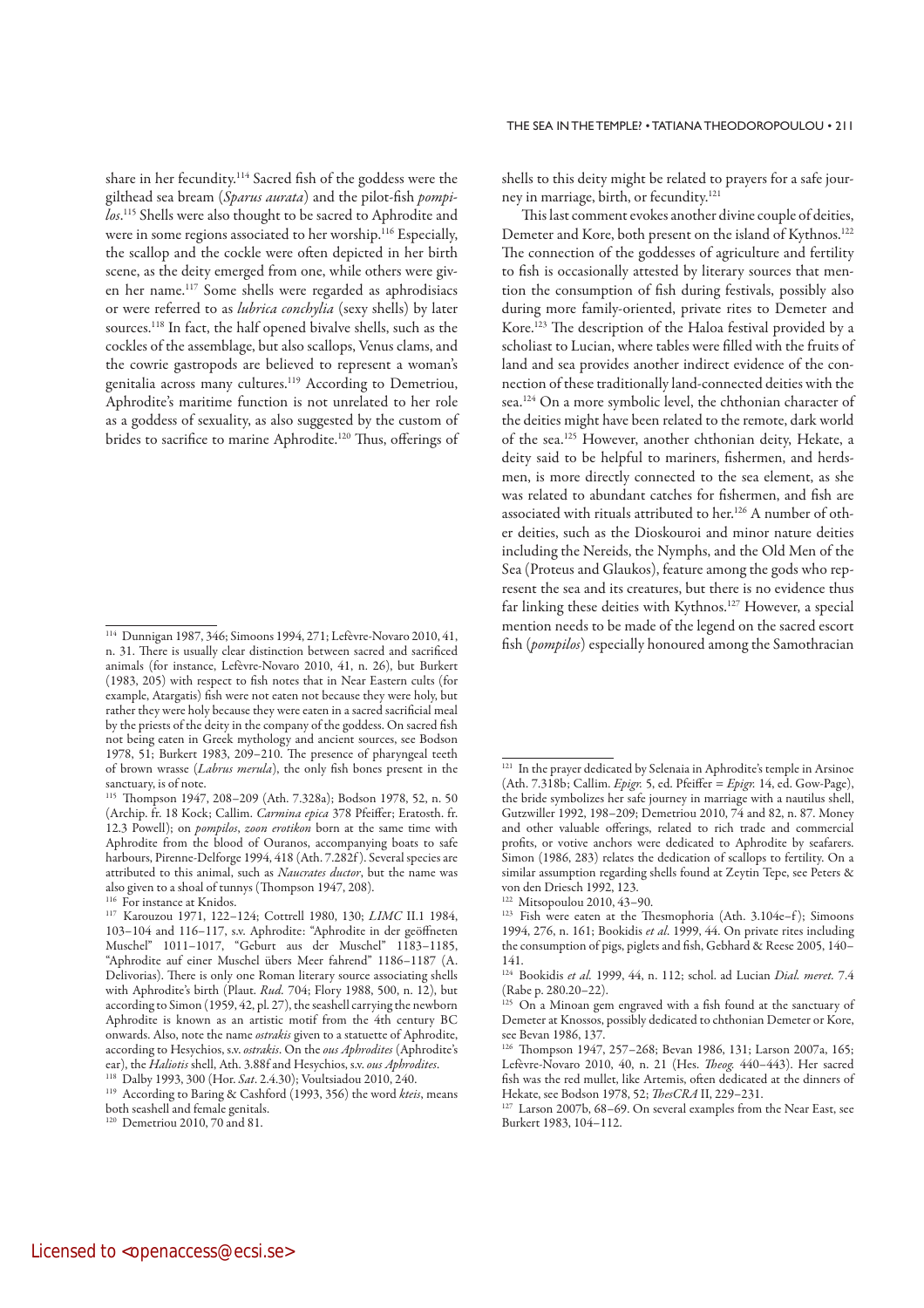gods, who also had a place among cults performed on the island of Kythnos.<sup>128</sup>

Waiting for more evidence from the Kythnian sanctuary to reveal its divine hosts, and in the absence of more concrete textual or iconographic evidence on the connection of one or another deity with marine animals and related rituals, any suggestions on the divine recipient of the shells from the adyton are difficult to prove. Some insight might be provided from direct comparison with relevant faunal evidence from similar contexts. In the following paragraphs, available comparanda from the Greek world will be encoded in an attempt to find possible recurrent behaviours with regard to shells among ancient Greek sanctuaries.

## Shells, fish, sanctuaries and zooarchaeological research

Zooarchaeological studies from sanctuary sites have increased over the last years.129 They usually focus on sacrificial deposits and the "usual" sacrificial animals, accrediting rituals described by ancient texts. Within this increasing "sea of evidence" shells and fish bones do not usually feature among frequent or abundant types of zooarchaeological finds, especially when compared to similar deposits from non-cult sites.130 Thus, investigating available data on marine faunal remains from sanctuary sites becomes particularly valuable in the light of the shell assemblage from Kythnos.

Further considering the possible venerated deities on Kythnos, some of the studied cultic contexts from the Aegean that included shells are indeed related to Apollo and Artemis. Little is known of shell remains from one of the more prestigious sanctuaries related to the cult of Apollo and Artemis in the Cyclades, on Delos. Old reports on the excavations of the Delian Artemision mention the presence of shells (without any further identification), found together with pieces of gold, ivory, bronze, and animal bones, and interpreted as votive offerings.131 A small shell assemblage is related to the cult of Artemis and Apollo at Kalapodi (Boiotia). Almost 100 individuals from 13 marine taxa were found in all strata, yet only few belong to the Geometric-Archaic levels, among which are several individuals of the Cardiidae family.132 Some shells had been modified and Stanzel suggested that these had been dedicated by worshippers.133 Only two fish bones of freshwater species were retrieved from post-Mycenaean levels, associated with either sacrifice or ritual dining.134 The Artemision of Ephesos yielded similar numbers of shells.135 Far more significant is the presence of shells in the Geometric pits of the sanctuary of Apollo Daphnephoros at Eretria as well as in the "Aire sacrificielle nord" related to Artemis, where more than 900 and 520 shell remains have been identified respectively, mainly belonging to purple shells (Hexaplex trunculus, Murex brandaris) and pen shells (Pinna nobilis), as well as more than 20 more taxa.<sup>136</sup> Another sanctuary of Apollo, that of Apollo Hylates at Kourion (Cyprus) produced a significant assemblage of marine shells, yet only a small number was retrieved from the late Archaic/ Classical temple.<sup>137</sup> The lakkos deposit located in the pronaos of the Archaic–Classical temple of Apollo at Soros in Thessaly produced an assemblage of 2,338 shell remains, most of which were crushed purple shells.<sup>138</sup> One clam (Donax trunculus) was retrieved from one of the Artemis altars at

<sup>128</sup> Ath. 7.283a. In association to the Samothracian Gods and the allusion in Homer, Bodson 1978, 52–53; Antonetti 2004, 169. On the cult of the Samothracian gods and an inscribed stele on Kythnos, see Mazarakis-Ainian 2005, 100.

<sup>129</sup> See n. 3.

<sup>130</sup> For instance, Nobis 1994, 303; Boessneck 1985, 138–139; Reese 1998, 278–280; Peters 1993, 88–91; Peters & von den Driesch 1992, 117–125; Zimmermann 1993, 70; Nobis 1999. However, shells feature among finds from pre-Iron Age Aegean cult places and are believed to have fulfilled a symbolic role in such contexts. For a general overview of the significance of the marine world in earlier cults, see Glotz 1923, 280; Laffineur 1991; Vandenabeele 1992. For a unique shell assemblage, including Acanthocardia sp. and Veneridae shells, from the temple repository of Knossos, see Evans 1921, 42, fig. 21. On real shells and claymoulded shells and their religious significance in Minoan sanctuaries, see Walberg 1987, 174.

<sup>131</sup> Beneath the east wall of the Archaic Artemision, see Gallet de Santerre & Tréheux 1947–48, 149, citing the excavations of R. Vallois (1944, 13). Bevan (1986, 134) also suggests that these seashells might be interpreted as votives as the rest of the finds.

<sup>&</sup>lt;sup>132</sup> Seven Cerithium vulgatum, one Monodonta turbinata, two Hexaplex trunculus, one Patella vulgata, one Cypraea pirum, six Cerastoderma glaucum, six Acanthocardia tuberculata, four Cardium sp., one Spondylus gaederopus, see Stanzel 1991, 144–152.

<sup>133</sup> Stanzel 1991, 144.

<sup>134</sup> Stanzel 1991, 144 and 174–175.

<sup>&</sup>lt;sup>135</sup> 19 Ostrea edulis, 16 Spondylus gaederopus, eleven Arca noae, five Cerastoderma edule, two Venus sp., two Cypraea pyrum, one Turitella communis, one Murex trunculus, Wolff 1978, 109. Compare with the sacrificed animals from the sanctuary, see Forstenpointner, Krachler & Schildorfer 1999. On earlier references, see Picard 1922, 60, n. 2.

<sup>136</sup> Study in progress by the author of this article; Theodoropoulou 2013. However, only a handful of them were burned, but none calcined. Preliminary counts in Studer & Chenal-Velarde 2003, 176, Table 1. Of notice is the presence of several holed Nassariids in the North Sacrificial Area.

<sup>&</sup>lt;sup>137</sup> Charonia sp., Tonna galea, Reese 1987, 72-79. Remains of sacrificed animals are more abundant, see Davis 1996.

<sup>&</sup>lt;sup>138</sup> In NISP/MNI (when different) numbers: 1,815/415 Hexaplex trunculus, 104 Trochidae, 100/54 Donacilla cornea, 66/27 Cerithium vulgatum, 54/47 Chama gryphoides, 45 Columbella rustica, 36/3 Pinna nobilis, 35/25 Patellidae, 25/15 Veneridae, 14/5 Arcidae, 4/4 Vermetus sp., 1 crab, 1 coral, as well as 35 heavily water-worn shells. Theodoropoulou under study.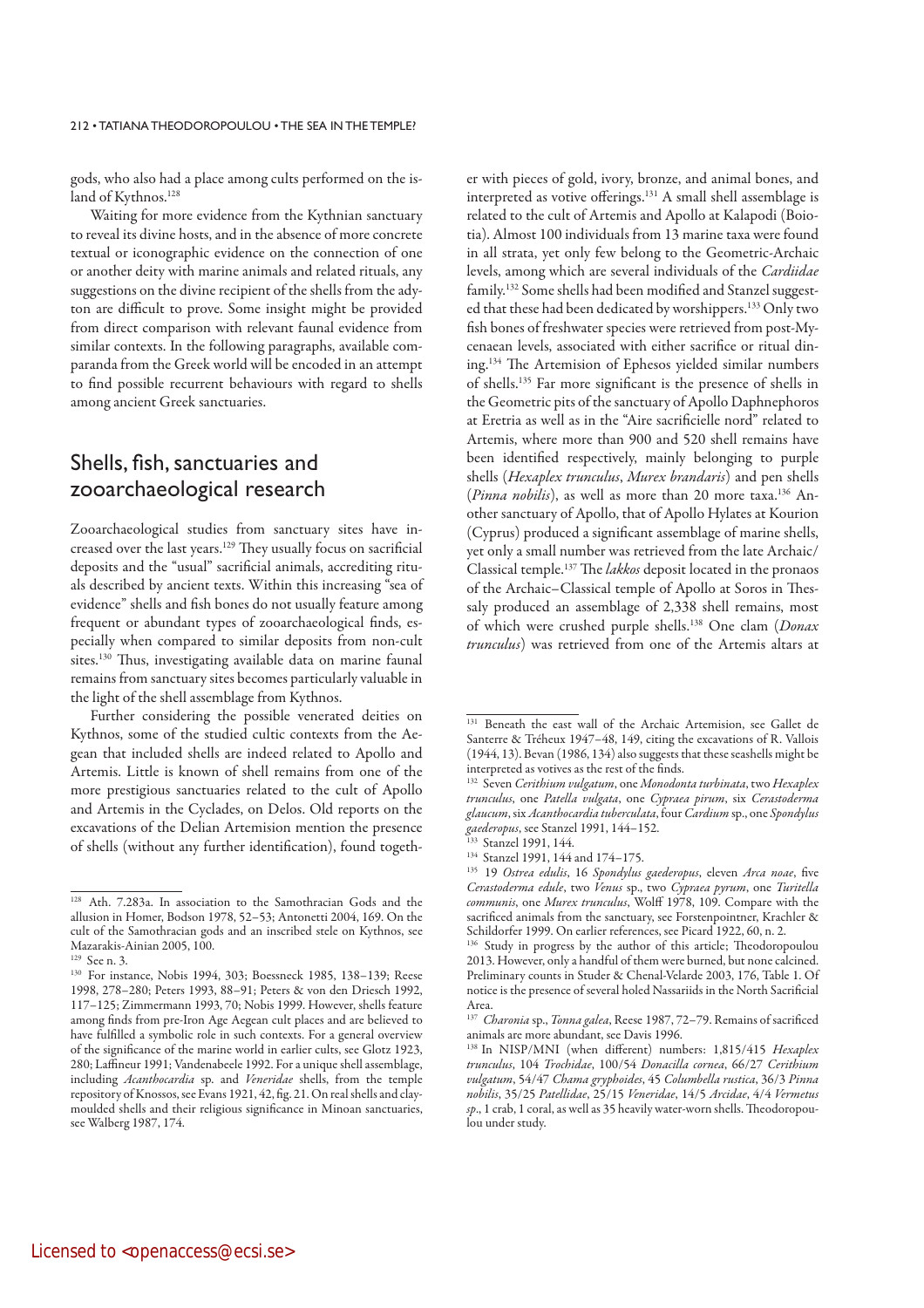Olympia.139 On the other hand, no shell remains are reported to have been found in other sanctuaries dedicated to Artemis or Apollo, while occasional fish finds from similar sites have been reported.<sup>140</sup>

The presence of shells is sometimes related to Aphrodite, as seen above. D.S. Reese mentions the presence of shells and fish bones from the altar of Aphrodite Ourania on the north side of the Athenian Agora, both unburnt from the fill and burnt which can be related to the burning on the altar.<sup>141</sup> The Protogeometric levels of the sanctuary of Hermes and Aphrodite at Syme Viannou (Crete) also produced 61 shells and six fish bones.<sup>142</sup> The shells associated to the sacrificial deposits were either holed dove and cone shells or water-worn specimens.<sup>143</sup> The Cypro-Geometric levels of the sacred area (temple and temenos in Area II and associated bothroi) at Kition (Cyprus) also yielded examples of cone shells (Conus mediterraneus) and other shells, most of them holed or collected dead, as well as sea urchins.<sup>144</sup> The *bothroi* filled with debris of ritual or other activities associated with the Iron Age temples from the same site also produced 23 unburnt fish bones, among which a shark or ray vertebra and possible Epinephelus sp. and Thunnus sp. vertebrae.<sup>145</sup> Several shells have also been recovered from another Archaic/Hellenistic temple dedicated to Astarte-Aphrodite at Tamassos in central Cyprus, namely 73 Donax valves, as well as a few fossil species.146 In Cyprus again, a number of mollusc remains has been recovered from the sanctuary of Aphrodite in Amathous.147 Numerous shell and fish remains have been found in the residential layers of Archaic Miletos (Kalabak Tepe) and seem to have constituted a common foodstuff,<sup>148</sup> and their presence is also attested in the city's sanctuary of Aphrodite at Zeytin Tepe.<sup>149</sup>

Marine invertebrates are reported to have been found in several sanctuaries dedicated to Demeter and Kore. In the sanctuary of the Heroes and Demeter in ancient Messene, a small number of fish and molluscs was recovered, yet Nobis notes that the latter had probably been collected on the Ionian seashore as souvenirs and had not been consumed.150 The late Classical/Hellenistic sanctuary of Demeter and Kore on the Acropolis site of Mytilene (Lesbos) produced a wide variety of marine faunas from all strata, including 23 mollusc species and eight fish species, some of which might be related to ritual activities.151 Most of the remains may be associated with ritual meals, but Dr D. Ruscillo reports the presence of burnt scallops and oysters, which might have been part of the sacrificial remains (including birds, young pigs and sheep/ goats) from the altars.152 In another well-known Demeter sanctuary, that in Eleusis, shells mixed with broken vases, ashes, charcoal and calcined bones have also been recovered

<sup>139</sup> Benecke 2006, 154; cf. Gropengiesser 1988.

<sup>&</sup>lt;sup>140</sup> For example, the sanctuary of Artemis at Lousoi, Hofer 1997; the sanctuary of Artemis Limnatis at Kombotherka, Sinn 1981; the sanctuary of Apollo on Aigina, Margreiter 1988; the sanctuary of Apollo at Didyma, Boessneck & von der Driesch 1983. For an overview and bibliography of temples of Apollo and Artemis with adyta, where no shell finds have been recorded, see Lykidou 2007, 44–57 and 77– 84. On unpublished fish bones (two) from the sanctuary of Apollo at Halieis, see Rose 2000, 530.

<sup>141</sup> Reese 1989, 68–70. They include three fish bones (including a small sparid vertebra), a few cockles (Cerastoderma glaucum/edule), one murex fragment (Murex sp.), one water-worn dog cockle (Glycymeris sp.), one charred basket shell (Arcularia gibbosulus), one cowrie (Cypraea<br>annulus) with an open dorsum, and one fossil oyster fragment.

<sup>&</sup>lt;sup>142</sup> Lebessi & Reese 1986, 185–188. 143 January 142 Lebessi & Reese 1986, 185–188. 143 31 *Columbella rustica* (21 holed) and 19 *Conus mediterraneus* (twelve holed), water-worn: two Bittium sp., one Glycymeris sp., one Murex trunculus, one Cerithium vulgatum, one Spondylus gaederopus, one Mitra sp., Lebessi & Reese 1986, 185–188.

<sup>&</sup>lt;sup>144</sup> Arcularia gibbosulus, Murex brandaris, Luria lurida, Cerastoderma glaucum, Glycymeris sp., Cerithium vulgatum, Charonia sp., Monodonta sp., Tellina tenuis, Patella sp., Tapes decussates; Reese 1985, 343.

<sup>&</sup>lt;sup>145</sup> Rose 2000, 531, citing personal communication with D.S. Reese. 146 Nobis 1976–1977, 296.

<sup>&</sup>lt;sup>147</sup> Four Nassarius gibosulus, one Ostreidae, one Conus ventricosus, one Donax trunculus, one Glycymeris glycymeris, one bivalve, Vigne 2006, 139–140. Compare with the numerous shells found in the tombs of the necropolis, see Reese 1992b, 123–144.

<sup>&</sup>lt;sup>148</sup> More than 4,000 shell remains: Peters 1993, 94; Peters & von den Driesch 1992; Zimmermann 1993, 56.

<sup>&</sup>lt;sup>149</sup> Namely 121 Cerastoderma glaucum, 71 Murex brandaris, 59 Venus verrucosa, 27 Hexaplex trunculus, twelve Ostrea edulis, six Euthria cornea, six Spondylus gaederopis, five Cerithium vulgatum, four Acanthocardia sp., four Arca noae, three Monodonta sp., three Pecten jacobeus, two Arcularia gibbosulus, two Conus mediterraneus, two Mytilus galloprovincialis, and single specimens from Patella sp., Gibbula sp., Cypraea sp., Phalium granulatum, Tonna galea, Glycymeris sp., Venerupis aurea, Chamelea gallina, and Chlamys varia, one unidentified shark and two sea breams, see Peters 1993, 94; Peters & von den Driesch 1992, 123–124; Zimmermann 1993, 56. Note the important numbers of Cardiidae, similar to the Kythnian deposit. According to Peters & von den Driesch (1992, 123), the shells from Zeytin Tepe may represent fertility symbols offered to Aphrodite. The maritime nature of the goddess and maritime character of the sanctuary, further supported by the presence of oriental votives, have been discussed by Senff 2003,  $11 - 25$ .

<sup>&</sup>lt;sup>150</sup> Galeorhinus galues, Katsuwonus pelamis, eight Glycymeris insubricus, one Pecten maximus, one Tonna galea, two Mactra stultorum, one Pecten jacobeus, one Dentalium vulgare; Nobis 1997, 108–109. Compare with fish and water-worn shells found in other contexts from the Asklepieion and Sebasteion at ancient Messene, Nobis 1994, 303.

<sup>151</sup> Ruscillo 1993, 202–205.

<sup>&</sup>lt;sup>152</sup> Dr D. Ruscillo (personal communication) believes that many of the shell remains may be intrusive in the Hellenistic layers related to feasting, and are derived from the overlying Roman fill, which covered the destroyed sanctuary. Burnt shells from the altars (scallop, oyster) would be the only safe in situ finds related to ritual activities. She also notes the strong indication of Aphrodite worship at the sanctuary.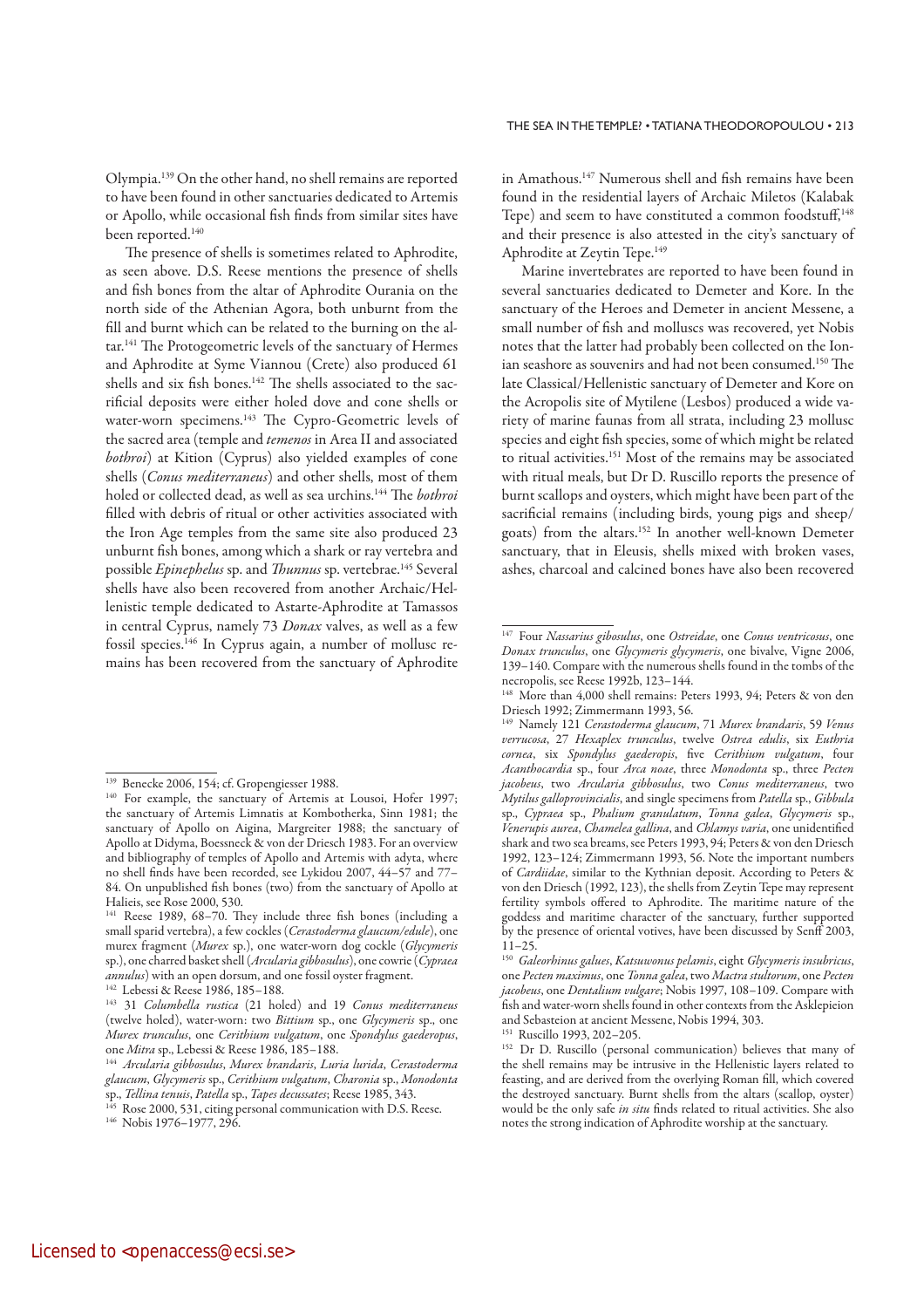from the sacrificial pyres of the heroic cult identified between the grave tumulus and the building within the Sacred House precinct.153 Among a few marine remains reported in the dining deposit from the sanctuary in Corinth, most of the shells are eroded and possibly represent offerings, while a number of small cockles and sea urchins, as well as 49 fish (mostly Sparidae) recovered from the dining deposit are the remains of ritual dining.154 Fish bones have also been found occasionally in the sanctuaries of Demeter and Kore in Cyrene (Libya)<sup>155</sup> and Knossos (Crete),<sup>156</sup> and although no shells are present, in Cyrene several Archaic bronze pendants have the form of stylized shells, namely cockles and scallops, while three shark or ray vertebral centra have been interpreted as gaming pieces, amulets or beads.<sup>157</sup>

Marine faunal remains have been recovered from other cult deposits all around Greece, dedicated to various deities. One of the more significant fish and shell assemblages came from the hearth and altars of the Geometric/late Archaic temples at Kommos (Crete), possibly dedicated to Artemis, Hermes and Poseidon, or Pan.<sup>158</sup> This assemblage included 10,300 Patella sp., accompanied by other species in smaller quantities, as well as a few water-worn/fossil specimens, as well as a variety of fish (3,414 fish remains), such as grouper (Serranidae), various sea breams (Sparidae), wrasse (Labridae), bass (Dicentrarchus sp.), eel (Anguilla anguilla), red mullet (*Mullus* sp.), other bony fish (brown moray, conger eel, garfish, catfish, shore rockling, meagre and corb, picarel, parrotfish, mullet, and sole) and a shark or ray.159 Some of the shells (cockles, murex) and fish remains might represent in-

159 130 Donax trunculus, 20 Cerastoderma glaucum, 19 Arcularia gibbosulus, 16 Tonna galea, 13 Luria lurida, eight Murex trunculus, three Semicassis sp.; Reese 2000, 571–642; Rose 2000, 495–560.

dividual burnt offerings or remains of ritual dining.160 A few invertebrates have been collected from the kitchen deposit associated to the hestiatorion of the sanctuary of Poseidon and Amphitrite on Tenos,<sup>161</sup> and the sanctuary of Poseidon and Melikertes-Palaimon at Isthmia; the latter included one holed cowrie from the Red Sea, one natural white coral and eight burnt shell fragments, all found in the deposits of the temple treasury with jewellery and silver coins.<sup>162</sup> More important quantities of marine animals have been recovered from the sanctuary of Poseidon at Kalaureia (Poros), including the deposition in a cistern of 2,355 purple shells along with other unusual animals (donkey, cattle, pigs, sheep, goats, dogs, fish, birds, birds' eggs, snakes, frogs and small mammals), possibly related to magic and divination.<sup>163</sup> Reese mentions the presence of four shell species found at the Harbour Sanctuary (690–600 BC) and the temple of Athena at Emporio on Chios.164 The sanctuaries of Hera Akraia and Limenia at Perachora and the Heraion on Samos offer special cases of cult related to the marine world: only a few natural shells (some imported from the Red Sea) and shark/ray remains have been found in the deposits,<sup>165</sup> but several votive deposits indicate a connection to the sea (a bronze fish spear, two fishhooks, and an Archaic clay boat, 22 Archaic votive wooden ships, a stone base for a large ship, and an Archaic bronze plaque recording the dedication of captured ships to Hera and Poseidon).166 Finally, shells and fish bones are sometimes found in cave sanctuaries at some distance from the sea, such as the Minoan to Geometric Idean Cave,<sup>167</sup> and the Pilarou Cave,<sup>168</sup> while a more interesting assemblage comes from the Korykian Cave on the slopes of Mount Parnassos, including around 428 shells from 32 different taxa, namely dog cock-

<sup>153</sup> Mazarakis-Ainian 1997, 151, n. 1053, citing an unpublished report of Travlos on the Hiera Oikia (1938). They are absent from other contexts from the sanctuary.

<sup>&</sup>lt;sup>154</sup> 14 shells (Dentalium sp., Cerastoderma glaucum, Glycymeris sp., Spondylus gaederopus, Hexaplex trunculus, Ostrea edulis), as well as eight sea urchins; Bookidis et al. 1999, 38-39.

<sup>155</sup> Including a shark's vertebra, Crabtree 1990, 113–123 and 127–154; Crabtree & Monge 1987, 139–143.

<sup>156</sup> Jarman 1973, 177–179; cf. Jones 1978, 29; and compare with the shell finds from the Unexplored Mansion, Reese 1992a, 493–496.

<sup>157</sup> On bronze shells and modified fish vertebrae, see Warden 1990, 25–26 and 66.

<sup>&</sup>lt;sup>158</sup> See also suggestions for an earlier worship of the Apollonian triad, as well as a cult of Near Eastern deities, associated to the Tripillar shrine, Shaw 2000, 711–712. On the latter hypothesis in relation to fish, see Lefèvre-Novaro 2010, 50–52.

<sup>160</sup> Especially with respect to remains from the altars, while remains from inside the temples were less burned, see Reese 2000, 642; Rose 2000, 560. The Kommos temples also produced fishing gear, Rose 2000, 537. The individual character of the offerings may also be supported by the variety of species, possibly reflecting daily catches, see Lefèvre-Novaro 2010, 49.

<sup>&</sup>lt;sup>161</sup> One Sepia officinalis, two Mytilus galloprovincialis, one Patella vulgata; Leguilloux 1999, 427.

<sup>&</sup>lt;sup>162</sup> Gebhard 1998, 108, fig. 12; Gebhard & Reese 2005, 140-141.

 $163$  Mylona in this volume; Mylona forthcoming; Mylona et al. forthcoming; Syrides forthcoming; Theodoropoulou 2009. <sup>164</sup> Reese 2000, 623.

<sup>165</sup> Reese 1984a.

<sup>166</sup> Payne 1940, 525–527; Dunbabin 1962, 527; Bevan 1986, 146–147, n. 22.

<sup>167</sup> Mentioned by Reese in Reese 2000, 623. Also unidentified fish bones, Rose 2000, 530, reporting personal communication with D.S. Reese.

<sup>&</sup>lt;sup>168</sup> 20 Hexaplex trunculus, nine Glycymeris violascens, two Tylocassis undulatum, one Patella caerulea, one unidentified shell, six Sparus aurata, one Thunnus thynnus and three unidentified bones, uncertain if associated with ritual consumption; Becker 1997, 162–165.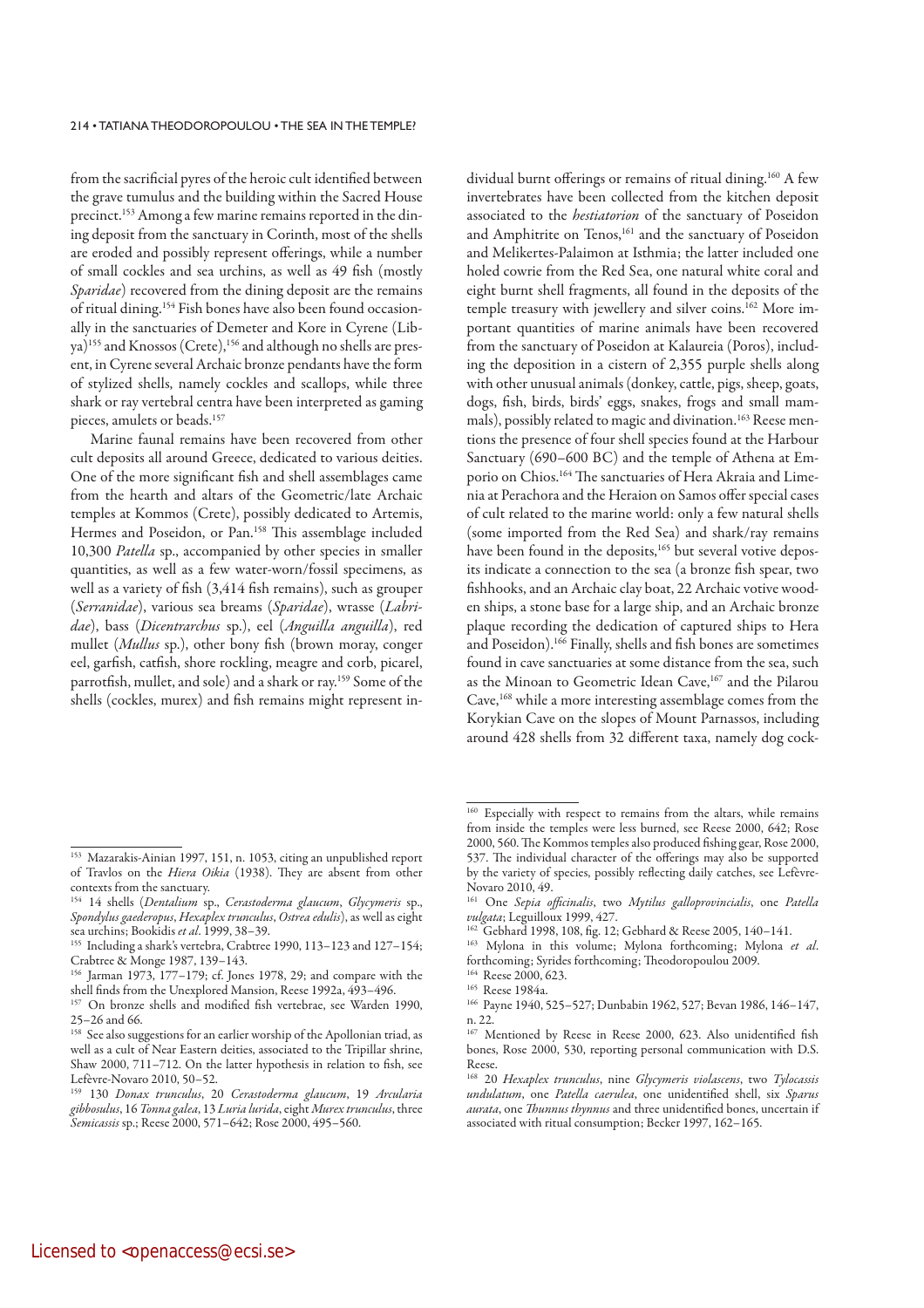THE SEA IN THE TEMPLE? • TATIANA THEODOROPOULOU • 215

les (Veneridae family) and cockles (Cardiidae family).169 The excavator suggests that they were brought as offerings to Pan and the Nymphs by pilgrims coming from the Corinthian shores.170 On the other hand, several other sanctuaries have not vielded any marine remains at all.<sup>171</sup>

To sum up, shell remains from historical cult contexts are not uncommon but there does not seem to be any recurrent pattern related to specific deities. In most cases, the limited numbers of edible and/or fresh species as well as the observed modifications of their shell indicate that these finds most probably fall within other classes of objects, usually ornaments and votive offerings, rather than food remains related to cult. More significant assemblages, such as the ones from Kommos, Eretria, Kalaureia or the Korykian Cave, although attesting the use of marine foodstuffs in various rituals within sanctuaries or sacred spaces, do not provide any direct comparanda relating the presence of shells in the adyton of a temple with a specific ritual. In this respect, the assemblage from the sanctuary of Kythnos remains a unique example.

### **Conclusions**

The important shell assemblage from the adyton of the sanctuary situated in the Middle Plateau of the ancient town of Kythnos has raised the question of the meaning of the presence of marine fauna within a sanctuary and, more importantly, its secondary deposition within the inner space of the temple. The study focused on the homogenous body of bivalve shells, rough cockles, found for the most part at the centre of the floor of the adyton. Other shells included singular holed specimens, occasionally modified to valuable objects with the addition of metal wires. The importance of the assemblage was further stressed by other finds from the deposit, precious objects from various materials including coral, as well as evidence for the presence of one or two cult statues inside the adyton. Due to the complex architectural history of the temple, the original place and function of the shells inside the temple is not easy to discern. In this respect, it is not clear whether these shells represent sacrifices, offerings, or remains of ritual meals performed by worshippers inside or outside the temple. Although the identity of the latter will remain unknown, it would be tempting to suggest on the basis of occasional textual evidence, that local fishermen praying at the sanctuary for large catches or other aid would have offered these tasty delicacies, possibly the first fruits of the sea, to the worshipped deity, while other pious people, either men or women, poor or rich, might have dedicated simple or more elaborate shell votives asking or thanking for a divine favour. Who among the gods would be well disposed toward human appeals for help and intervention, receiving fruits of the sea as offerings? While this question still remains to be answered, it seems that the sea, visible from the sanctuary, had found its way into the religious sphere of the islanders from Kythnos.

TATIANA THEODOROPOULOU Wiener Laboratory The American School of Classical Studies at Athens 54 Souidias Street GR-106 76 Athens

Équipe de Protohistoire Egéenne Archéologie et Sciences de l'Antiquité (ArScAn-UMR 7041) France tatheod@hotmail.com

### Abbreviations

- IGA H. Roehl, Inscriptiones Graecae Antiquissimae praeter Atticas in Attica repertas, Berlin 1882.
- LGRM H. Hunger, Lexikon der griechischen und römischen Mythologie, Wien 1959.
- LIMC Lexicon Iconographicum Mythologiae Classicae, Zürich 1984.
- LS F. Sokolowski, Lois sacrées des cités grecques (École française d'Athènes. Travaux et mémoires, 18), Paris 1969.
- ThesCRA I A. Hermary, M. Leguilloux, V. Chankowski & A. Petropoulou, 'Les sacrifices dans le monde grec', in Thesaurus cultus et rituum antiquorum I, Los Angeles 2004, 59–134.
- ThesCRA II F. Lissarrague, P. Schmitt-Pantel, L. Bruit & A. Zografou, 'Le banquet en Grèce', in Thesaurus cultus et rituum antiquorum II, Los Angeles 2004, 218–250.

<sup>169</sup> Amandry 1984, 378–380.

<sup>&</sup>lt;sup>170</sup> Compare with the 21 marine shells from the Minoan to 8th to 7th centuries BC Idean cave (Crete), reported in Reese 1992a, 493–494. <sup>171</sup> For instance, see zooarchaeological reports on the Herakleion of Thasos, des Courtils et al. 1996; the sanctuary of the Kabeiroi at Thebes, Boessneck 1973; the temple of Athena Alea at Tegea, Vila 2000; the shrine of Glaukos, Jones 1978; the Ekklesiasterion at Posidonia (Paestum), Leguilloux 2000; the cult of baby Opheltes at Nemea, MacKinnon 2004.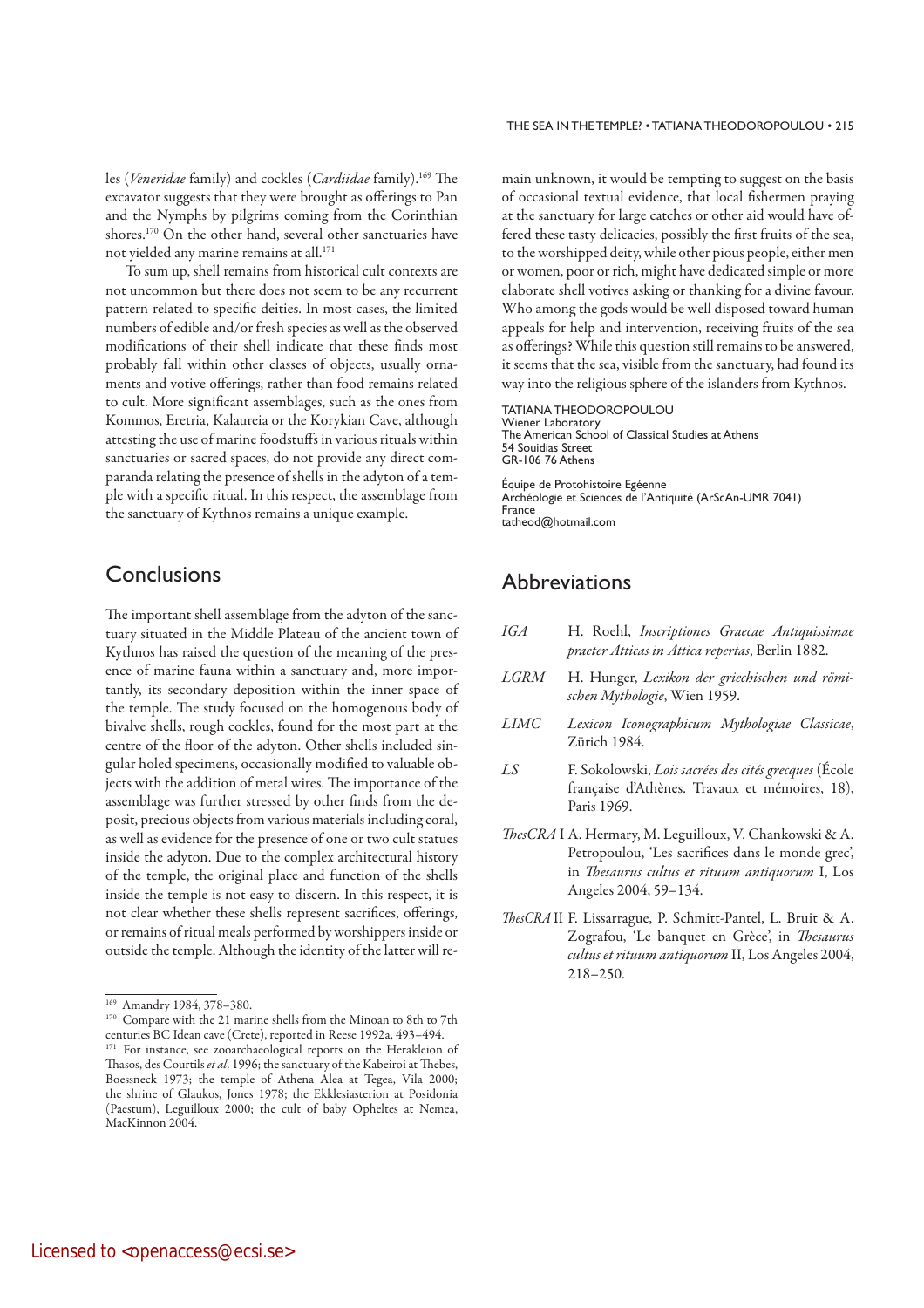# **Bibliography**

- Amandry, P. 1984. 'Os et coquilles', in L'antre corycien II (BCH supplément, 9), Paris, 347–380.
- Antonaccio, C.M. 2005. 'Dedications and the character of the cult', in Greek sacrificial ritual, Olympian and chthonian. Proceedings of the Sixth International Seminar on ancient Greeek cult, 25–27 April 1997, organized by the Department of Classical Archaeology and Ancient History, Göteborg University (ActaAth-8°, 18), eds. R. Hägg & B. Alroth, Stockholm, 99–112.
- Antonetti, C. 2004. 'Fauna marina e tabù alimentari nel mondo greco', in Food and identity in the ancient world (History of the ancient Near East/Studies, 9), eds. C. Grottanelli & L. Milano, Venezia, 165–177.
- Baring, A. & J. Cashford 1993. The myth of the goddess: Evolution of an image, London.
- Becker, C. 1997. 'Tierknochenfunde aus der Höhle Pilarou. Reste von Tieropfern oder profane Schlachtund Speiseabfälle?', in Das dorische Thera V. Stadtgeschichte und Kultstätten am nördlichen Stadtrand (Schriften des Seminars für Klassische Archäologie der Freien Universität Berlin), ed. W. Höpfner, Berlin, 151–183.
- Benecke, N. 2006. 'Animal sacrifice at the Late Archaic Artemision of Olympia: the archaeozoological evidence', in Archaeozoological studies in honour of Alfredo Riedel, eds. U. Tecchiati & B. Sala, Bolzano, 153–160.
- Bergquist, B. 1998. 'Feasting of worshippers or temple and sacrifice? The case of the Herakleion on Thasos', in Ancient Greek cult practice from the archaeological evidence. Proceedings of the Fourth International Seminar on ancient Greek cult, organized by the Swedish Institute at Athens, 22–24 October 1993 (ActaAth-8°, 15), ed. R. Hägg, Stockholm, 57–72.
- Bevan, E. 1986. Representations of animals in sanctuaries of Artemis and other Olympian deities (BAR-IS, 315), Oxford.
- Bodson, L. 1978. Hiera zôia. Contribution à l'étude de la place de l'animal dans la religion grecque ancienne (Mémoires de la classe des lettres, 17), Bruxelles.
- Boessneck, J. 1973. Die Tierknochenfunde aus dem Kabirenheiligtum bei Theben (Böotien), München.
- Boessneck, J. 1985. 'Zooarchäologische Ergebnisse an den Tierknochen- und Molluskenfunden', in Haus und Stadt im Klassischen Griechenland, eds. W. Hoepfner & E.-L. Schwandner, München, 136– 140.
- Boessneck, J. & A. von den Driesch 1983. 'Tierknochenfunde aus Didyma', AA, 611–651.
- Bookidis, N., J. Hansen, L. Snyder, & P. Goldberg 1999. 'Dining in the Sanctuary of Demeter and Kore at Corinth', Hesperia 68, 1–54.
- Boulotis, Ch. 1989. 'La déesse minoenne et la rame-gouvernail', in Tropis I. Proceedings of the 1st International Symposium on ship construction in antiquity, Piraeus 1985, ed. H. Tzalas, Athens, 55–73.
- Bruit, L. 1990. 'The meal at the Hyakinthia: Ritual consumption and offering', in Sympotica: A symposium on the symposion, ed. O. Murray, Oxford, 162–174.
- Burkert, W. 1983. Homo necans: The anthropology of ancient Greek sacrificial ritual and myth, Berkeley.
- Burkert, W. 1985. Greek religion. Archaic and Classical, Cambridge, MA.
- Burkert, W. 1987. 'Offerings in perspective: surrender, distribution, exchange', in Gifts to the gods: Proceedings of the Uppsala symposium 1985 (Boreas. Uppsala studies in ancient Mediterranean and Near Eastern civilizations, 15), eds. T. Linders & G. Nordquist, Uppsala, 43–50.
- Cottrell, A. 1980. A dictionary of world mythology, Oxford.
- des Courtils, J., A. Gardeisen & A. Pariente 1996. 'Sacrifices d'animaux à l'Hérakleion de Thasos', BCH 120, 807–827.
- Crabtree, P.J. 1990. 'Faunal skeletal remains from Cyrene. Part III.I', in The extramural sanctuary of Demeter and Persephone at Cyrene, Libya. Final Reports IV (Museum monograph of the University museum, 67), ed. D. White, Philadelphia, 113–154.
- Crabtree, P.J. & J. Monge 1990. 'The faunal remains from the sanctuary of Demeter and Persephone at Cyrene', in The extramural sanctuary of Demeter and Persephone at Cyrene, Libya. Final reports IV (University Museum monograph, 67), ed. D. White, Philadelphia, 111–154.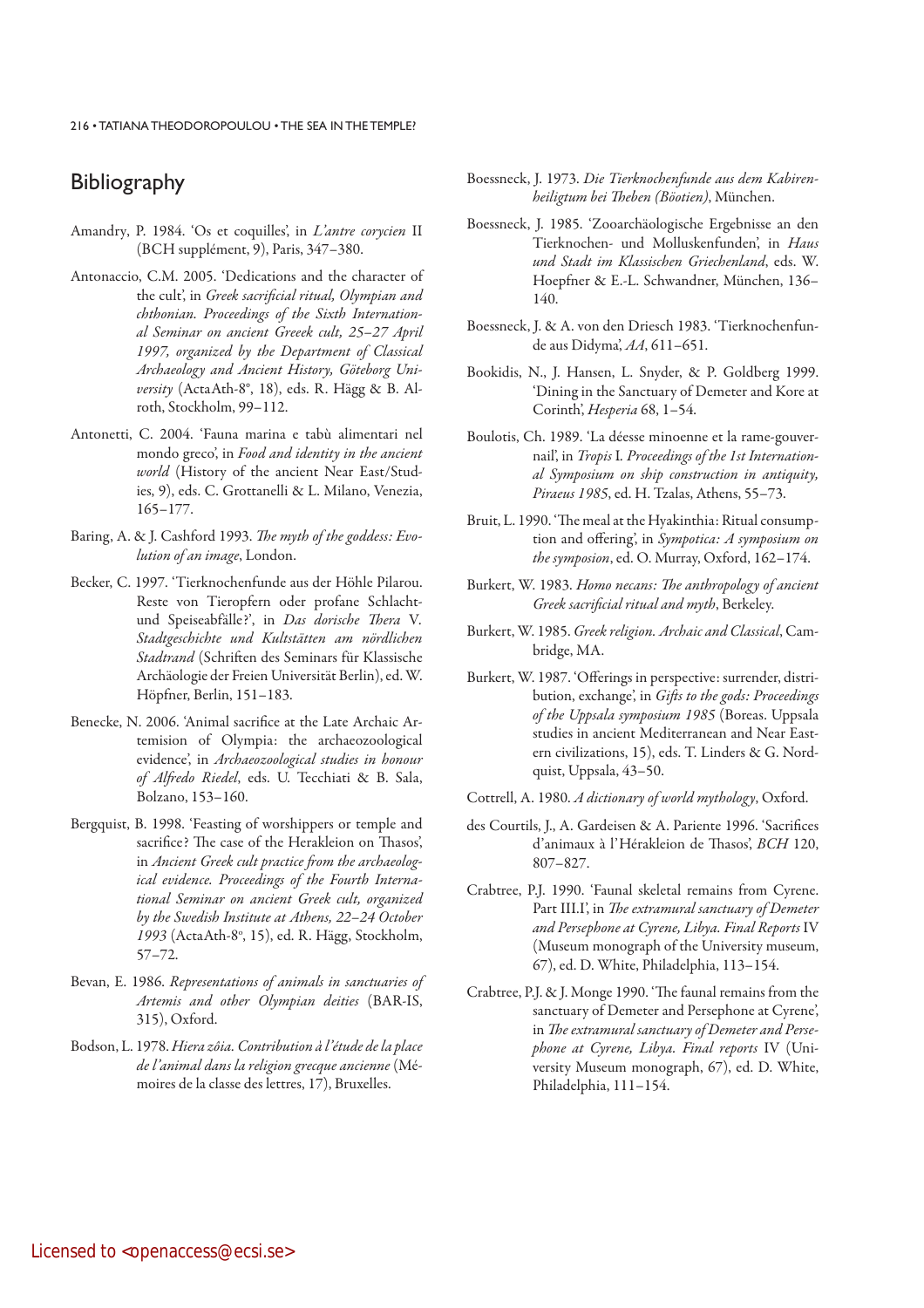### THE SEA IN THE TEMPLE? • TATIANA THEODOROPOULOU • 217

- Dalby, A. 1993. Food in the ancient world. From A to Z, London & New York.
- D'Angelo, G. & S. Garguillo 1978. Guida alle conchiglie Mediterranee, Milano.
- Dance, P. 1977. Seashells, London.
- Davis, S.J.M. 1996. 'Animal sacrifices', in The Sanctuary of Apollo Hylates at Kourion: Excavations in the Archaic precinct (SIMA, 109), ed. D. Buitron-Oliver, Göteborg, 181–182.
- Dellamotte, M. & E. Vardala-Theodorou 1994. Shells from the Greek seas, Athens.
- Demetriou, D. 2010. 'Tῆς πάσης ναυτιλίης φύλαξ: Aphrodite and the sea', Kernos 23, 67–89.
- Detienne, M. & J.-P. Vernant, eds. 1979. La cuisine du sacrifice en pays grec (Bibliothèque des Histoires), Paris.
- Dunbabin, T.J. ed. 1962. Perachora. The sanctuaries of Hera Akraia and Limenia 2. Pottery, ivories, scarabs, and other objects, Oxford.
- Dunnigan, A. 1987. 'Fish', in The encyclopedia of religion 5, ed. M. Eliade, New York, 346–347.
- Durand, J.-L. 1979a. 'Bêtes grecques. Propositions pour une topologie des corps à manger', in Detienne & Vernant, eds., 133–165.
- Durand, J.-L. 1979b. 'Du rituel comme instrumental', in Detienne & Vernant, eds., 167–181.
- Ekroth, G. 2002. The sacrificial rituals of Greek hero-cults in the Archaic to the early Hellenistic periods (Kernos supplément, 12), Liège.
- Ekroth, G. 2003. 'Inventing Iphigeneia? On Euripides and the cultic construction of Brauron', Kernos 16, 59–118.
- Ekroth, G. 2007. 'Meat in ancient Greece: sacrificial, sacred or secular?', Food and history 5, 249–272.
- Ekroth, G. 2008. 'Burnt, cooked or raw? Divine and human culinary desires at Greek animal sacrifice', in Transformations in sacrificial practices from antiquity to the modern times. Proceedings of an international colloquium, Heidelberg, 12–14 July 2006 (Performances: Intercultural studies on ritual, play and theatre, 15), eds. E. Stavrianopoulou, A. Michaels & C. Ambos, Berlin, 87–111.
- Etienne, R. 1992. 'Autels et sacrifices', in Le sanctuaire grec (Entretiens Hardt, 37), ed. A. Schachter, Genève 1992, 291−312.
- Evans, A. 1921. The palace of Minos at Knossos I. The Neolithic and Early and Middle Minoan Ages, London.
- Fischer, W., M.L. Bauchot & M. Schneider, eds. 1987. Fiches FAO d'identification des espèces pour les besoins de la pêche. Méditerranée et Mer Noire-Zone de pêche 37, Révision 1. Vol. I: Végétaux et invertébrés, Vol. 2: Vertébrés, Roma.
- Fischer-Hansen, T. & B. Poulsen 2009. From Artemis to Diana: the goddess of man and beast (Acta hyperborea, 12), København 2009.
- Flory, M.B. 1988. 'Pearls for Venus', Historia 37, 498–504.
- Forstenpointner, G., R. Krachler & B. Schildorfer 1999. 'Archäozoologische Untersuchungen zu den Formen des Tieropfers im Artemision von Ephesos', in 100 Jahre Österreichische Forschung in Ephesos. Akten des Symposions, eds. H. Friesinger & F. Krinzinger, Wien, 225−232.
- Frisch, P. 1983. Die Inschriften von Parion (Inschriften griechischer Städte aus Kleinasien, 25), Bonn.
- Gallet de Santerre, H. & J. Tréheux 1947-48. 'Rapport sur le dépôt égéen et géométrique de l'Artémision à Délos', BCH 71–72, 148−254.
- Garnsey, P. 1999. Food and society in Classical antiquity, Cambridge.
- Gebhard, E.R. 1998. 'Small dedications in the Archaic temple of Poseidon at Isthmia', in Ancient Greek cult practice from the archaeological evidence. Proceedings of the Fourth International Seminar on ancient Greek cult, organized by the Swedish Institute at Athens, 22–24 October 1993 (ActaAth-8°, 15), ed. R. Hägg, Stockholm, 91−115.
- Gebhard, E.R. & F.P. Hemans 1992. 'University of Chicago excavations at Isthmia, 1989: I', Hesperia 61,  $1 - 77$ .
- Gebhard, E. & D. Reese 1997, 'Sacrifices for Poseidon and Melikertes-Palaimon at Isthmia', in Greek sacrificial ritual, Olympian and chthonian. Proceedings of the Sixth International Seminar on ancient Greek cult, Göteborg University 25–27 April 1995, organized by the Department of Classical Archaeology and Ancient History (ActaAth-8°, 18), eds. R. Hägg & B. Alroth, Stockholm, 125 –153.
- Gersht, R. 2001. 'Aquatic figure types from Caesarea-Maritima', Assaph 6, 63−90.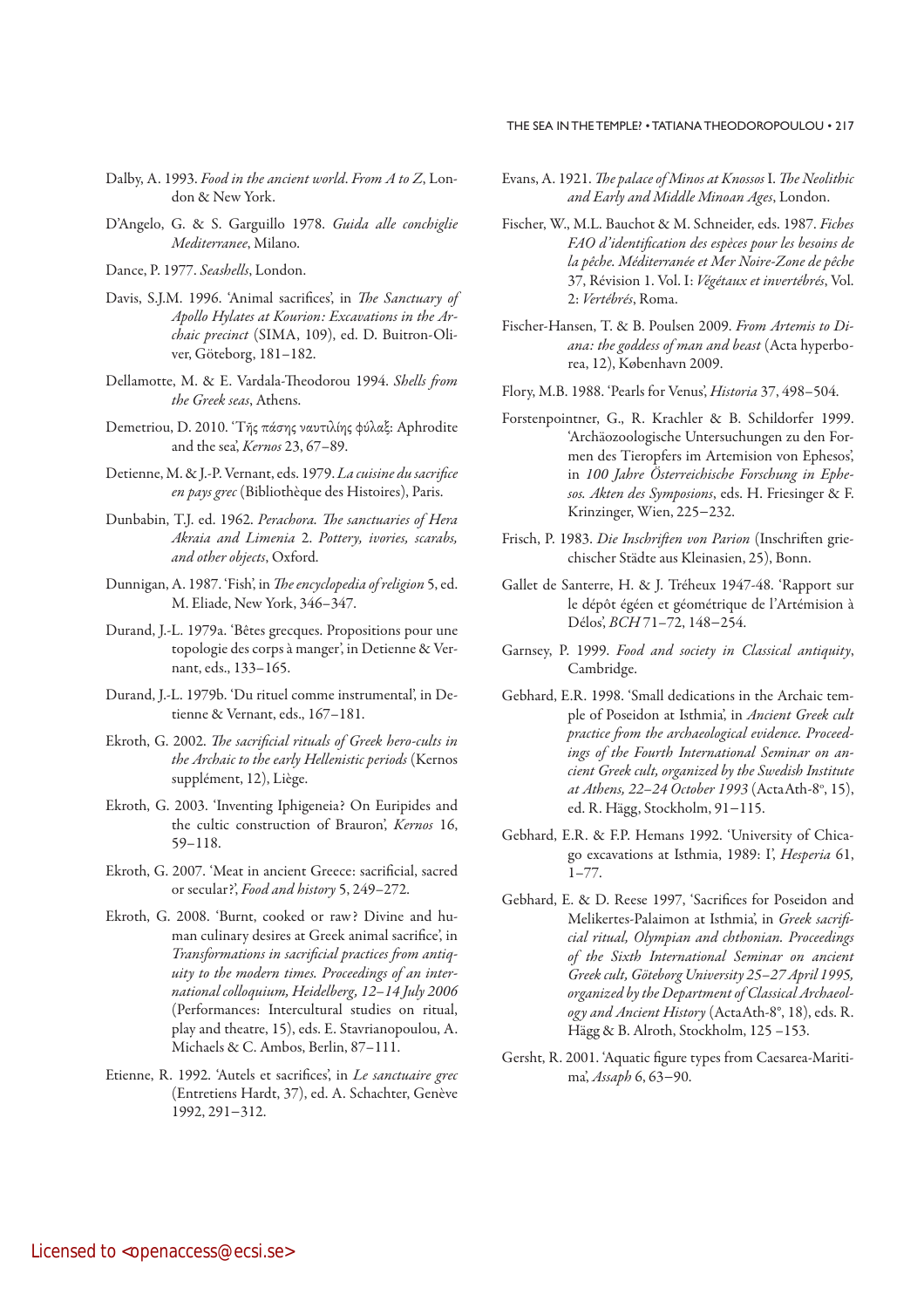- Gill, D. 1974. 'Trapezomata: a neglected aspect of Greek sacrifice', HThR 67, 117–137.
- Gill, G. 1991. Greek cult tables (Harvard dissertations in Classics), New York & London.
- Giuffrida, M. 1996. 'Afrodite Euploia a Cipro?', Kokalos 42, 341–348.
- Glotz, G. 1923. La civilisation égéenne, Paris.
- Gow, A.S.F. & D.L. Page, eds. 1965. The Greek Anthology: Hellenistic Epigrams I–II, Cambridge.
- Gropengiesser, H. 1988. 'Two altars of Artemis at Olympia', in Early Greek cult practice. Proceedings of the Fifth International Symposium at the Swedish Institute *at Athens*, (ActaAth-4°, 38), eds. R. Hägg, N. Marinatos & G.C. Nordquist, Stockholm, 125–126.
- Grotanelli, C. 1996. 'La viande et ses rites', in Histoire de l'alimentation, eds. J.-L. Flandrin & M. Montanari, Paris, 117–132.
- Gutzwiller, K. 1992. 'The nautilus, the halcyon, and Selenaia: Callimachus's epigram 5 Pf. =  $14$  G.-P., ClAnt 11, 175–193.
- Hägg, R. ed. 1992. The iconography of Greek cult in the Archaic and Classical periods. Proceedings of the First International Seminar on ancient Greek cult, organised by the Swedish Institute at Athens and the European Cultural Centre of Delphi (Delphi, 16–18 November 1990) (Kernos supplément, 1), ed. R. Hägg, Athens & Liège.
- Hägg, R. 1998. 'Osteology and Greek sacrificial practice', in Ancient Greek cult practice from the archaeological evidence. Proceedings from the Fourth International Seminar on ancient Greek cult, Athens 22–24 October 1993, organized by the Swedish Institute at Athens (ActaAth-8º, 15), ed. R. Hägg, Stockholm, 49–56.
- Himmelmann, N. 1997. Tieropfer in der griechischen Kunst (Nordrhein-Westfälische Akademie der Wissenschaften, Geisteswissenschaften, Vorträge G, 349), Opladen.
- Hofer, M. 1997. Tierknochenfunde aus der Ansiedlung beim Artemis Heiligtum von Lousoi (2.–1. Jh. v.Chr.), diss., University of Vienna, Wien.
- Hollinshead, M.B. 1985. 'Against Iphigeneia's adyton in three mainland temples', AJA 98, 419-440.
- Hollinshead, M.B. 1999. '"Adyton," "opisthodomos," and the inner room of the Greek temple', Hesperia 68, 189–218.
- Jameson, M.H. 1988. 'Sacrifice and animal husbandry in Classical Greece', in Pastoral economies in Classical antiquity (Cambridge Philological Society supplement, 14), ed. C.R. Whittaker, Cambridge, 87–119.
- Jameson, M.H. 1994. 'Theoxenia', in Ancient Greek cult practice from the epigraphical evidence. Proceedings of the Second International Seminar on ancient Greek cult, organized by the Swedish Institute at Athens, 22–24 November 1991 (ActaAth-8º, 13), ed. R. Hägg, Stockholm, 35–57.
- Jarman, M.R. 1973. 'Preliminary report on the animal bones', in Knossos. The sanctuary of Demeter (BSA supplement, 8), ed. J.N. Coldstream, Oxford, 177–179.
- Jones, G. 1978. 'Bone report', in P.J. Callaghan, 'Excavations at a shrine of Glaukos, Knossos', BSA 73, 29.
- Kadletz, E. 1976. Animal sacrifice in Greek and Roman religion, diss., University of Washington.
- Karouzou, S. 1971. 'Une tombe de Tanagra', BCH 95, 109– 145.
- Koike, H. 1979. 'Seasonal dating and the valve-pairing technique in shell-midden analysis', JAS 6, 63–74.
- Kotjabopoulou, E., Y. Hamilakis, P. Halstead, C. Gamble & V. Elefanti, eds. 2003. Zooarchaeology in Greece. Recent advances (BSA studies, 9), London.
- Koutsoubas, D., A. Koukouras & E. Voultsiadou-Koukoura 1997. 'Prosobranch mollusc fauna of the Aegean sea: new information, checklist, distribution', Israel Journal of Zoology 43, 19–54.
- Kyrieleis, H. 1988. 'Offerings of "the common man" in the Heraion at Samos', in Early Greek cult practice. Proceedings of the Fifth International Symposium at the Swedish Institute at Athens, (ActaAth 4°, 38), eds. R. Hägg, N. Marinatos & G.C. Nordquist, Stockholm, 215–221.
- Laffineur, R. 1991. 'La mer et l'au-delà dans l'Égée préhistorique', in Thalassa. L'Égée préhistorique et la mer: Actes de la troisième rencontre égéenne internationale de l'Université de Liège, Station de recherches sous-marines et océanographiques (StaReSO), Calvi, Corse (23-25 avril 1990) (Aegaeum, 7), eds. R. Laffineur & L. Basch, Liège, 231–239.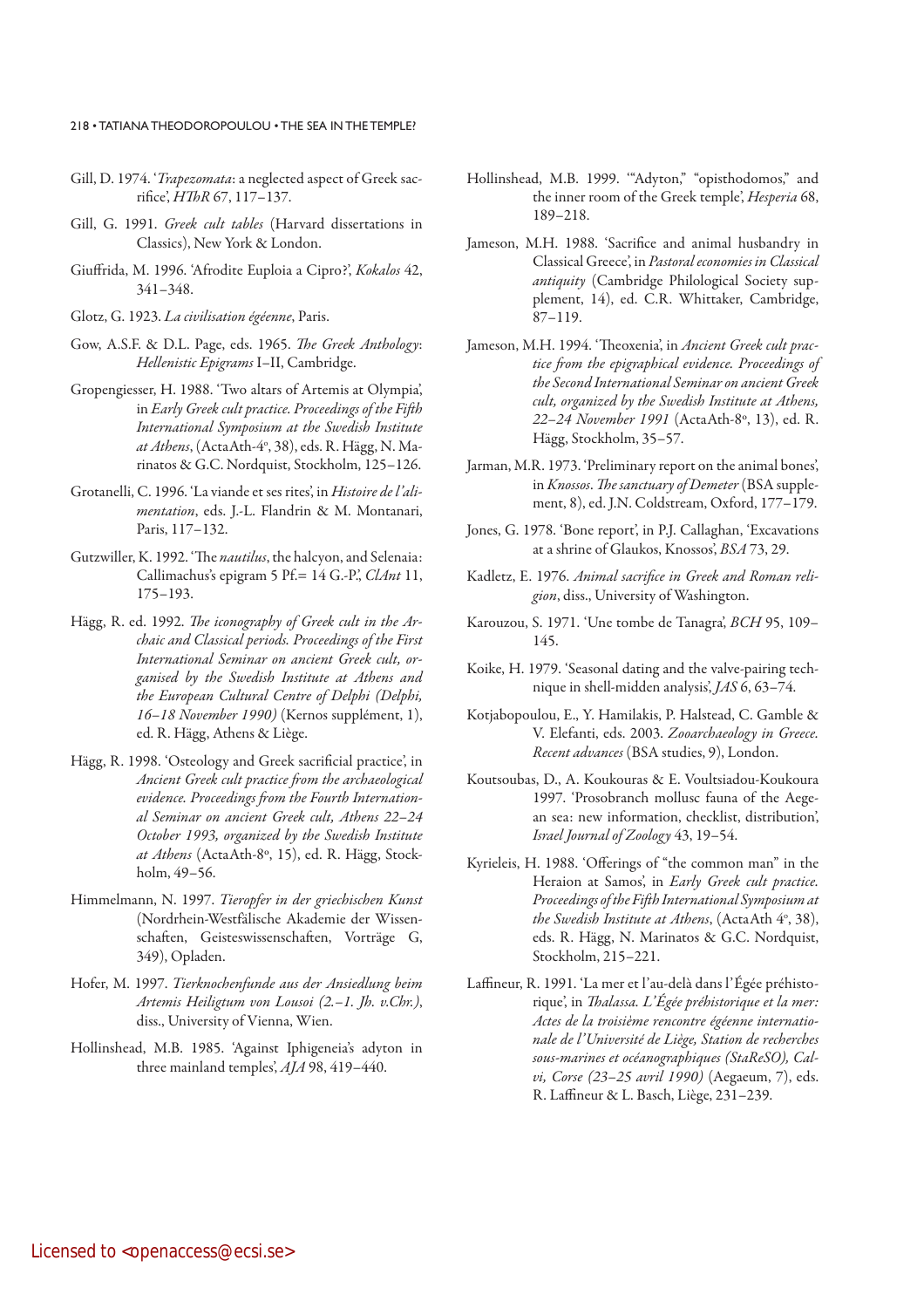### THE SEA IN THE TEMPLE? • TATIANA THEODOROPOULOU • 219

- Laffineur, R. 2001. 'Seeing is believing: reflections on divine imagery in the Aegean Bronze Age', in Potnia. Deities and religion in the Aegean Bronze Age (Aegaeum, 22), eds. R. Laffineur & R. Hägg, Liège & Austin, 387–392.
- Larson, J. 2007a. Ancient Greek cults: A guide, New York.
- Larson, J. 2007b. 'A land full of gods: nature deities in Greek religion', in A companion to Greek religion, ed. D. Ogden, Malden, 56–70.
- Lebessi, A. & D.S. Reese 1986. 'Recent and fossil shells from the sanctuary of Hermes and Aphrodite, Syme Viannou, Crete', ArchEph, 183–188.
- Lefèvre-Novaro, D. 2010. 'Les sacrifices de poissons dans les sanctuaires grecs de l'Âge du Fer', Kernos 23, 37–52.
- Leguilloux, M. 1999. 'Sacrifice et repas publics dans le sanctuaire de Poséidon à Ténos: les analyses archéozoologiques', BCH 123, 423–455.
- Leguilloux, M. 2002. 'L'Hécatombe de l'ekklesiasterion de Poseidonia/Paestum: le témoignage de la faune', in Rites et espaces en pays celte et méditerranéen étude comparée à partir du sanctuaire d'Acy-Romance (Ardennes, France) (CÉFR, 276), Roma, 341–351.
- Lindenlauf, A. 2004. 'The sea as a place of no return in ancient Greece', WorldArch 35, 416–433.
- Linders, T. 1994. 'Sacred menus on Delos', in Ancient Greek cult practice from the epigraphical evidence. Proceedings of the Second International Seminar on ancient Greek cult, organized by the Swedish Institute at Athens, 22–24 November 1991 (Acta Ath-8°, 13), ed. R. Hägg, Stockholm, 71–79.
- Lykidou, I. 2007. Η λειτουργία του αδύτου στους ναούς της ηπειρωτικής Ελλάδας, MA thesis, Aristotle University of Thessaloniki.
- MacKinnon, M. 2004. 'Wiener Lab Report. Animal sacrifice at the site of Nemea', Akoue, Winter 2004, 14 & 19.
- MacKinnon, M. 2007. 'Osteological research in Classical Archaeology', AJA 111, 473–504.
- Margreiter, I. 1988. Alt-Ägina II.3. Die Kleinfunde aus dem Apollon-Heiligtum, Mainz am Rhein.
- Mazarakis-Ainian, A. 1997. From rulers' dwellings to temples: Architecture, religion and society in Early Iron Age Greece (1100–700 B.C.) (SIMA, 121), Jonsered.
- Mazarakis-Ainian, A. 1998. 'The Kythnos survey project. A preliminary report', in Κέα-Κύθνος: Ιστορικές και αρχαιολογικές έρευνες, Πρακτικά διεθνούς επιστημονικού συμποσίου, 22–25 Ιουνίου 1994, eds. L.G. Mendoni & Α. Mazarakis-Ainian (Μελετήματα, 27, KΕΡΑ-ΕΙΕ), Athens, 363–379 & 397–435.
- Mazarakis-Ainian, A. 2005. 'Inside the adyton of an Archaic Greek temple: excavations in ancient Kythnos, Cyclades', in Architecture and archaeology in the Cyclades. Papers in honour of J.J. Coulton (BAR-IS, 1455), eds. M. Stamatopoulou & M. Yeroulanou, Oxford, 87–103.
- Mazarakis-Ainian, A. 2009. 'Réflexions preliminaries sur les systèmes votifs aux sanctuaires de Kythnos', in Le donateur, l'offrande et la déesse. Systèmes votifs des sanctuaires de déesses dans le monde grec (Kernos supplément, 23), ed. C. Prêtre, Liège, 287–318.
- Mazarakis-Ainian, A. 2010. 'Ein antikes Heiligtum auf Kythnos', in Neuen Forschungen zu griechischen Städten und Heiligtümern, Festschrift für Burkhardt Wesenberg zum 65. Geburtstag, eds. H. Frielinghaus & J. Stroszeck, Wiesbaden, 21–53.
- Mazarakis-Ainian, A. & Ch. Mitsopoulou 2007. 'Από την επιφανειακή έρευνα στην ανασκαφή. Το ιερό της αρχαίας Κύθνου', in Έπαθλον. Αρχαιολογικό Συνέδριο προς τιμήν του Άδωνι Κ. Κύρου, Πόρος, 7–9 Ιουνίου 2002, ed. Ε. Konsolaki, Athens, 301–374.
- Merker, G.S. 2000. Corinth XVIII:4. The sanctuary of Demeter and Kore: Terracotta figurines of the Classical, Hellenistic, and Roman periods, Princeton.
- Miller, R.D. 1939. The origin and original nature of Apollo, diss., University of Pennsylvania.
- Mitsopoulou, Ch. 2010. 'Το ιερό της Δήμητρας στην Κύθνο και η μίσθωση του ελευσινιακού τεμένους', in Ιερά και λατρείες της Δήμητρας στον αρχαίο ελληνικό κόσμο, eds. Ι. Levendi & Ch. Mitsopoulou, Athens, 43–90.
- Morizot, Y. 1994. 'Artémis, l'eau et la vie humaine', in L'eau, la santé et la maladie dans le monde grec, eds. R. Ginouvès, A.-M. Guimier-Sorbets, J. Jouanna & L. Villard (BCH suppl., 28), Paris, 201–206.
- Morizot, Y. 1999. 'Artémis Limnatis, sanctuaires et fonctions', in Proceedings of the XVth International Congress of Classical Archaeology, Amsterdam, July 12–17, 1998. Classical Archaeology towards the third millennium: Reflections and perspectives,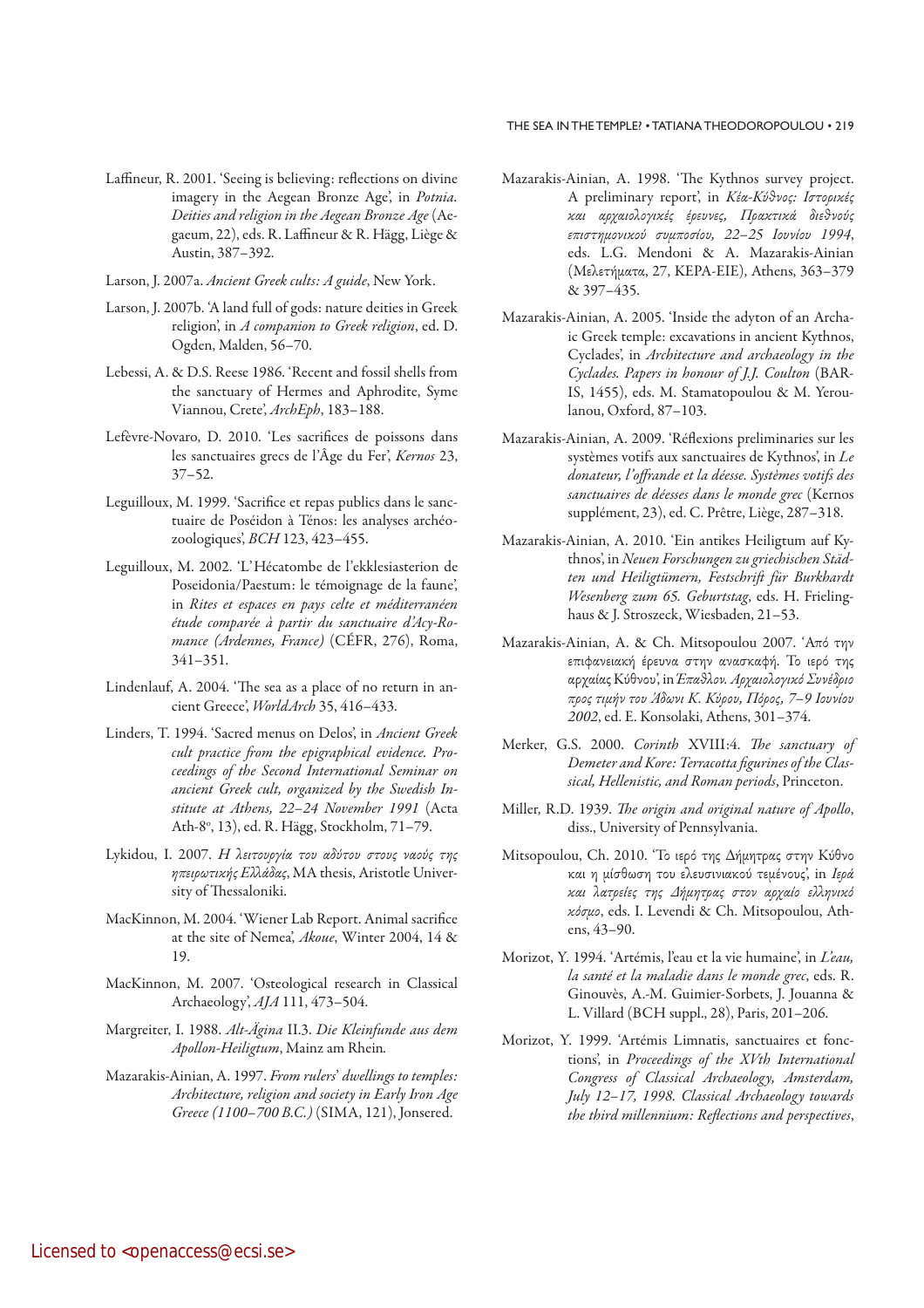eds. R.F. Docter & E.M. Moorman, Amsterdam, 270–273.

- Mylona, D. 2008. Fish-eating in Greece from the fifth century B.C. to the seventh century A.D. A story of impoverished fishermen or luxurious fish banquets? (BAR-IS, 1754), Oxford.
- Mylona, D. forthcoming. 'From the archaeological fish bones to the ancient fishermen: views from the Sanctuary of Poseidon at Kalaureia', in Classical Archaeology in context. Theory and practice in excavation in the Greek world, eds. D.C. Haggis & C.M. Antonaccio, Berlin.
- Mylona, D., M. Ntinou, P. Pakkanen, A. Penttinen, D. Serjeantson & T. Theodoropoulou forthcoming. 'Integrating archaeology and science in a Greek sanctuary. Issues of practise and interpretation in the study of the bioarchaeological remains from the sanctuary of Poseidon at Kalaureia', in Diet, economy and society in the ancient Greek world: Towards a better integration of archaeology and science, eds. S. Voutsaki & S.-M. Valamoti, Leuven.
- Nadeau, R. 2006. 'La consommation du poisson en Grèce ancienne: excès, faste et tabou', Food and history 4, 59–74.
- Nobis, G. 1976–1977. 'Tierreste aus Tamassos auf Zypern', Acta praehistorica et archaeologica 7–8, 271–300.
- Nobis, G. 1994. 'Die Tierreste aus dem antiken Messene: Grabung 1990/91', in Beiträge zur Archäozoologie und Prähistorischen Anthropologie: 8. Arbeitstreffen der Osteologen, Konstanz 1993 im Andenken an Joachim Boessneck (Forschungen und Berichte zur Vor- und Frühgeschichte in Baden-Württemberg, 53), eds. M. Kokabi & J. Wahl, Stuttgart, 297–313.
- Nobis, G. 1997. 'Tieropfer aus einem Heroen- und Demeterheiligtum des antiken Messene (SW-Peloponnes, Griechenland) Grabungen 1992 bis 1996', Tier und Museum 5, 97–111.
- Nobis, G. 1999. 'Archäozoologische Studien an Tierresten aus Eleutherna auf Kreta-Grabungen 1994– 1997', Tier und Museum 6, 49–67.
- Parker, R. 2002. 'The cult of Aphrodite Pandamos and Pontia on Cos', in Kykeon. Studies in honour of H.S. Versnel (Religions in the Graeco-Roman world, 142), eds. H.F.J. Horstmanshoff, H.W. Singor, F.T. van Straten & J.H.M. Strubbe, Leiden, 143–160.
- Payne, H. 1940. Perachora. The sanctuaries of Hera Akraia and Limenia 1. Architecture, bronzes and terracottas, Oxford.
- Peters, J. 1993. 'Archaic Milet: daily life and religious customs from an archaeozoological perspective', in Archaeozoology of the Near East I. Proceedings of the First International Symposium on the archaeology of southwestern Asia and adjacent areas, eds. H. Buitenhuis & A.T. Clason, Leiden, 88-91.
- Peters, J. & A. von den Driesch 1992. 'Siedlungsabfall versus Opferreste: Essgewohnheiten im archaischen Milet', IstMitt 42, 117–125.
- Pfeiffer, R., ed. 1952. Callimachus II, Oxford.
- Picard, Ch. 1922. Ephèse et Claros. Recherches sur les sanctuaires et les cultes de l'Ionie du Nord (BÉFAR, 123), Paris.
- Pirenne-Delforge, V. 1994. L'Aphrodite grecque. Contribution à l'étude de ses cultes et de sa personnalité dans le panthéon archaïque et classique (Kernos supplément, 4), Athens.
- Pirenne-Delforge, V. 2009. 'La poikilia des offrandes et le souci de les comprendre. Bilan d'une rencontre', in Le donateur, l'offrande et la déesse. Systèmes votifs des sanctuaires de déesses dans le monde grec (Kernos supplément, 23), ed. C. Prêtre, Liège, 319–333.
- de Polignac, F. 2009. 'Quelques réflexions sur les échanges symboliques autour de l'offrande', in Le donateur, l'offrande et la déesse. Systèmes votifs des sanctuaires de déesses dans le monde grec (Kernos supplément, 23), ed. C. Prêtre, Liège, 29–37.
- Pope, G.T. & Y. Goto 1991. European seashells I. Poluplacochora, Caudofoveata, Solenogastra, Gastropoda, Wiesbaden.
- Popham, M.R. & I.S. Lemos 1996. Lefkandi III. The Toumba cemetery. The excavations of 1981, 1984, 1986 and 1992–4 (BSA supplement, 29), Oxford.
- von Prott, J. & L. Ziehen 1906. Leges graecorum sacrae et titulis collectae II, Leipzig.
- Reese, D.S. 1984a. 'Shark and ray remains in Aegean and Cypriote archaeology', OpAth 15, 188–192.
- Reese, D.S. 1984b. 'Strange and wonderful: exotic fauna from sanctuary sites', Akoue, Fall, 13.
- Reese, D.S. 1985. 'Shells, ostrich eggshells and other exotic faunal remains from Kition', in Kition V. The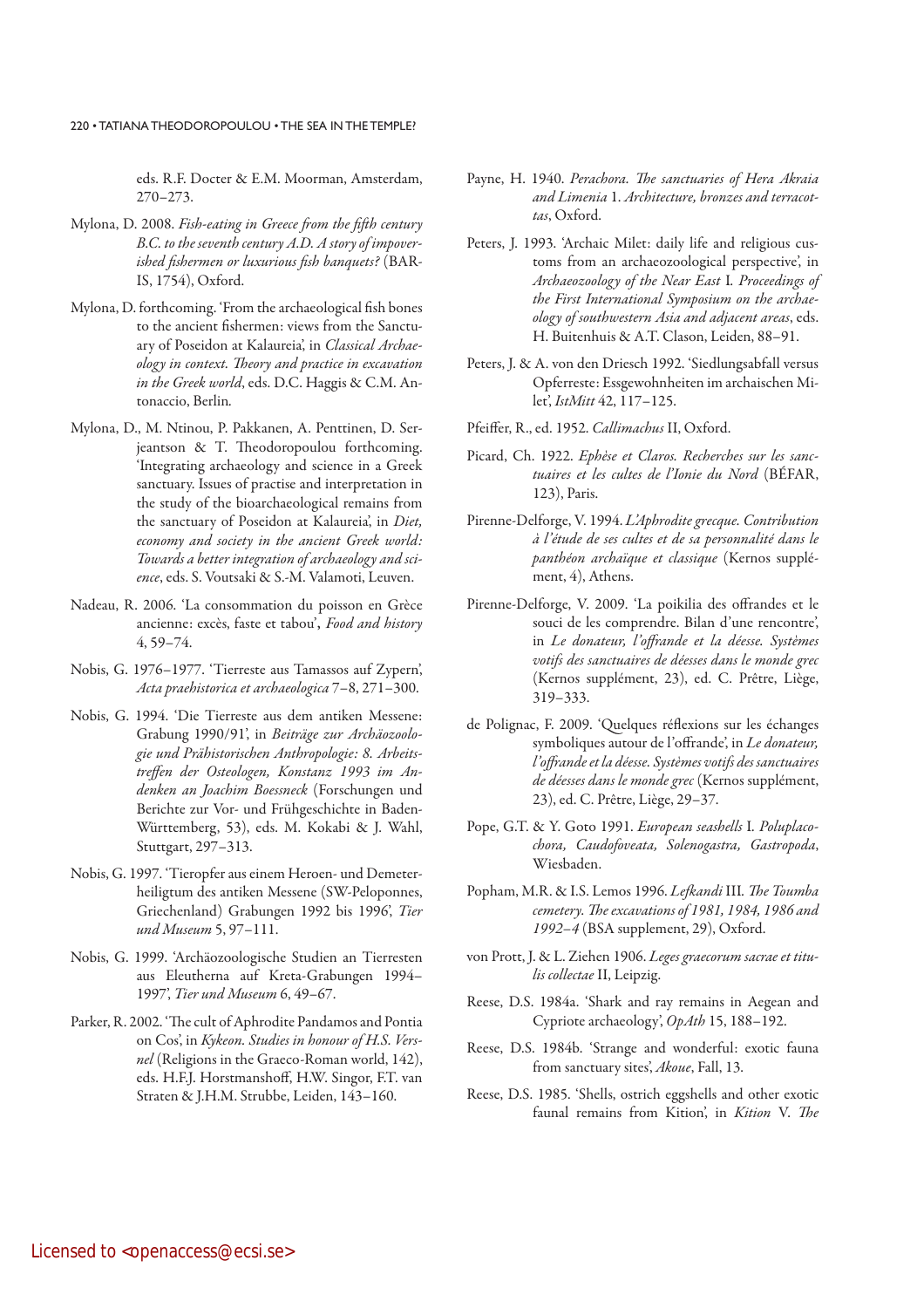pre-Phoenician levels, Part II, ed. V. Karageorghis, Nicosia, 340–371.

- Reese, D.S. 1987. 'Recent and fossil shells', in The sanctuary of Apollo Hylates at Kourion, Cyprus (Excavations at Kourion, Cyprus, 1), ed. D. Soren, Tucson, 72–79.
- Reese, D.S. 1989. 'Faunal remains from the altar of Aphrodite Ourania, Athens', Hesperia 58, 63-70.
- Reese, D.S. 1992a. 'Appendix 2: Recent and fossil marine invertebrates', in Knossos from Greek city to Roman colony: Excavations at the Unexplored Mansion 2 (BSA supplement, 21), ed. L.H. Sackett, London, 493–496.
- Reese, D.S. 1992b. 'Shells and animal bones', in *La nécropole* d'Amathonte. Tombes 113–367 vol. VI. Bijoux, armes, verre, astragales et coquillages, squelettes (Études chypriotes, 14), eds. V. Karageorghis, O. Picard & Ch. Tytgat, Paris, 123–144.
- Reese, D.S. 1998. 'The faunal remains', in G. Walberg, Excavations on the Acropolis of Midea. Results of the Greek-Swedish excavations under the direction of Katie Demakopoulou and Paul Åström 1:1. The excavations on the Lower Terraces, 1985–1991 (ActaAth-4o , 49:1:1), Stockholm, 277–291.
- Reese, D.S. 2000. 'Marine invertebrates', in D.S. Reese, M.J. Rose & D. Ruscillo, 'The Iron Age fauna', in Kommos IV. The Greek sanctuary, eds. J.W. Shaw & M.C. Shaw, Princeton, 571–642.
- Reese, D.S. 2005. 'Faunal remains from Greek sanctuaries: a survey', in Greek sacrificial ritual, Olympian and chthonian. Proceedings of the Sixth International Seminar on ancient Greek cult, 25–27 April 1997, organized by the Department of Classical Archaeology and Ancient History, Göteborg University (ActaAth-8°, 18), eds. R. Hägg & B. Alroth, Stockholm, 121–123.
- Rose, M.J. 2000. 'The fish remains', in D.S. Reese, M.J. Rose & D. Ruscillo, 'The Iron Age fauna', in Kommos IV. The Greek sanctuary, eds. J.W. Shaw & M.C. Shaw, Princeton, 495–560.
- Rouse, W.H.D. 1902. Greek votive offerings: An essay in the history of Greek religion, Cambridge.
- Ruscillo, D. 1993. 'Faunal remains from the Acropolis site, Mytilene', EchCl 37, 201–210.
- Senff, R. 2003. 'Das Aphroditeheiligtum von Milet', Asia Minor Studien 49, 11–25.
- Shaw, J.W. 2000. 'Ritual and development in the Greek sanctuary', in Kommos IV. The Greek sanctuary, eds. J.W. Shaw & M.C. Shaw, Princeton, 669–731.
- Simon, C.G. 1986. The Archaic votive offerings and cults of Ionia, diss., University of California at Berkleley.
- Simon, E. 1959. Die Geburt des Aphrodite, Berlin.
- Simoons, F.J. 1994. Eat not this flesh. Food avoidances from Prehistory to the present, Madison.
- Sinn, U. 1981. 'Das Heiligtum der Artemis Limnatis bei Kombothekra', AM 96, 25–71.
- Sparkes, B. 1995. 'A pretty kettle of fish', in Food in antiquity, eds. J. Wilkins, D. Harvey & M. Dobson, Exeter, 150–161.
- Stanzel, M. 1991. Die Tierreste aus dem Artemis-/Apollon-Heiligtum bei Kalapodi in Böotien/Griechenland, München.
- van Straten, F.T. 1981. 'Gifts for the gods', in Faith, hope, and worship: Aspects of religious mentality in the ancient world (Studies in Greek and Roman religion, 2), ed. H.S. Versnel, Leiden, 65–151.
- van Straten, F.T. 1992. 'Votives and votaries in Greek sanctuaries', in Le sanctuaire grec (Entretiens Hardt, 37), ed. A. Schachter, Genève, 247–284.
- van Straten, F.T. 1995. Hierà kalá. Images of animal sacrifice in Archaic and Classical Greece (Religions in the Graeco-Roman world, 127), Leiden.
- Studer, J. & I. Chenal-Velarde 2003. 'La part des dieux et celle des hommes: offrandes d'animaux et restes culinaires dans l'aire sacrificielle nord', in S. Huber, Eretria XIV. L'Aire sacrificielle au nord du sanctuaire d'Apollon Daphnéphoros, Lausanne, 175–185.
- Syrides, G. forthcoming. 'Sea shells from the sanctuary of Poseidon at Kalaureia', in The physical environment and everyday life in the sanctuary of Poseidon at Kalaureia, eds. A. Penttinen & D. Mylona, Stockholm.
- Theodoropoulou, T. 2007. 'La mer dans l'assiette: l'exploitation alimentaire des faunes aquatiques en Egée pré- et proto-historique', in Cooking up the past: Food and culinary practices in the Neolithic and Bronze Age Aegean, in eds. C. Mee & J. Renard, Oxford, 72–88.
- Theodoropoulou, T. 2009 (2010). 'The sea-shells from the excavations in Area H in the sanctuary of Posei-